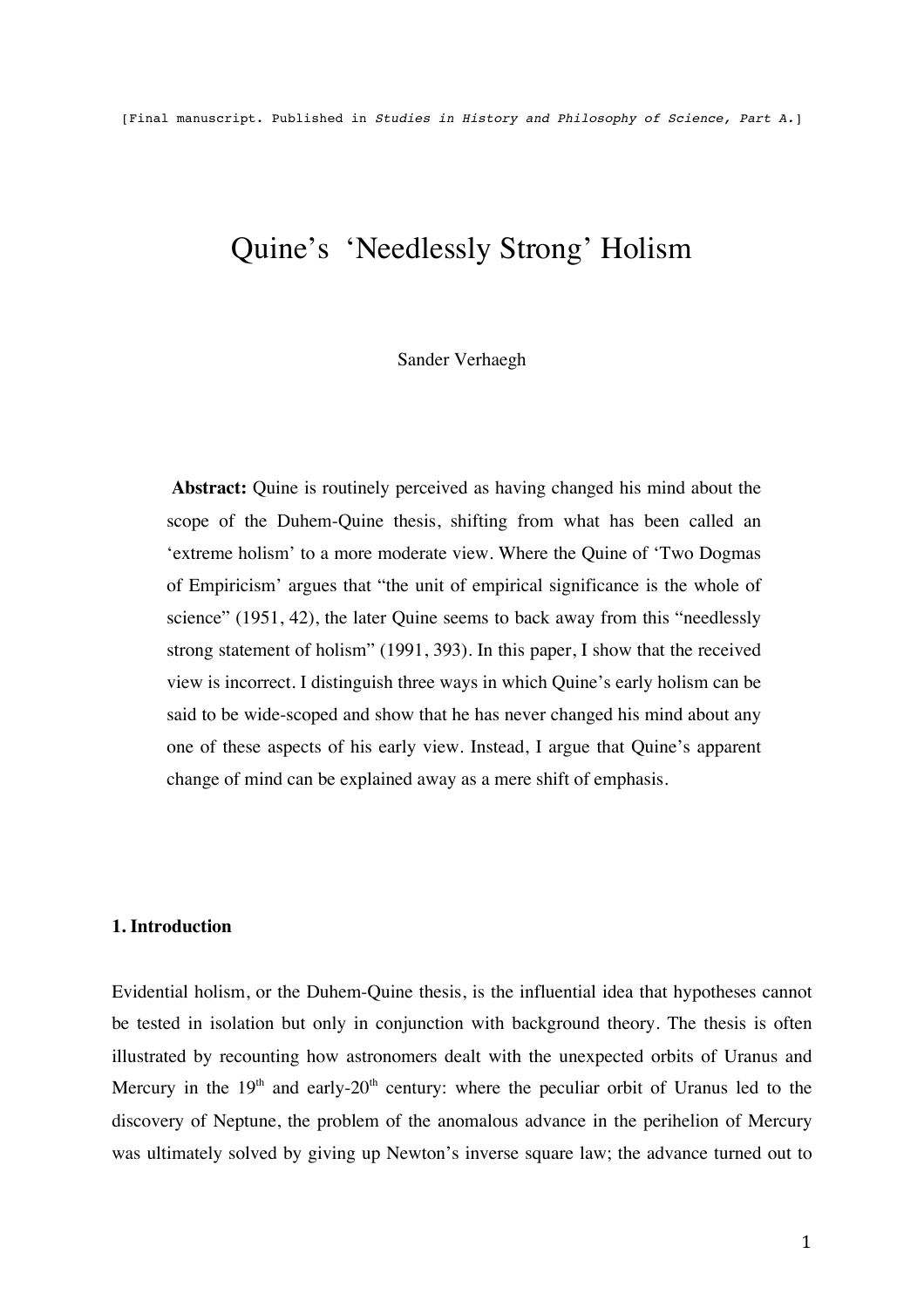be a relativistic effect accentuated by Mercury's position close to the Sun. Two similarly structured problems, in other words, were solved in two radically different ways: one in which Newton's theory could be saved by giving up an auxiliary hypothesis (the number of planets) and one in which the main theory had to be revised. Testing a scientific hypothesis, the episode teaches us, cannot be done without presupposing a wide range of background theories; in testing Newton's inverse square law, astronomers relied on assumptions about the adequacy of their telescopes, about the existence of a certain number of planets, about the accuracy of their methods of measuring angles, distances, and time, about the precision of their observing skills, and about the exactness of their mathematical machinery. In the words of Pierre Duhem: comparing "calculated perturbations with the perturbations observed by means of the most precise instruments [...] will not only bear on this or that part of the Newtonian principle, but will involve all its parts at the same time" (Duhem 1914, 194).

Although evidential holism was first formulated and defended by Duhem, its contemporary influence is mostly due to the work of Willard Van Orman Quine, who extended the scope of evidential holism to "the whole of science" (1951, 42). Where Duhem argued that only *some* hypotheses cannot be tested in isolation but only in conjunction with *some* background theory, Quine, in "Two Dogmas of Empiricism", famously suggests that "[n]o particular experiences are linked with any particular statements in the interior of the field, except indirectly through considerations of equilibrium affecting the field *as a whole*" (ibid., 42-3, my emphasis). In perhaps the most-cited passage in twentieth-century analytic philosophy, Quine concludes that in the light of adverse experience "[a]ny statement can be held true come what may" and, conversely, that "no statement is immune to revision" (ibid.).

Despite the extensive influence of his ideas, however, Quine seems to change his mind about the scope of evidential holism in later stages of his career. In 'Two Dogmas in Retrospect', for instance, Quine explicitly claims that he regrets his "needlessly strong statement of holism" in 'Two Dogmas of Empiricism':

In later writings I have invoked not the whole of science but chunks of it, clusters of sentences just inclusive enough to have critical semantic mass. By this I mean a cluster sufficient to imply an observable effect.<sup>1</sup> (1991, 393)

<sup>&</sup>lt;sup>1</sup> See also Quine (1975a, 71): "When we look thus to a whole theory or system of sentences as the vehicle of empirical meaning, how inclusive should we take this system to be? […] modest chunks suffice, and so may be ascribed their independent empirical meaning".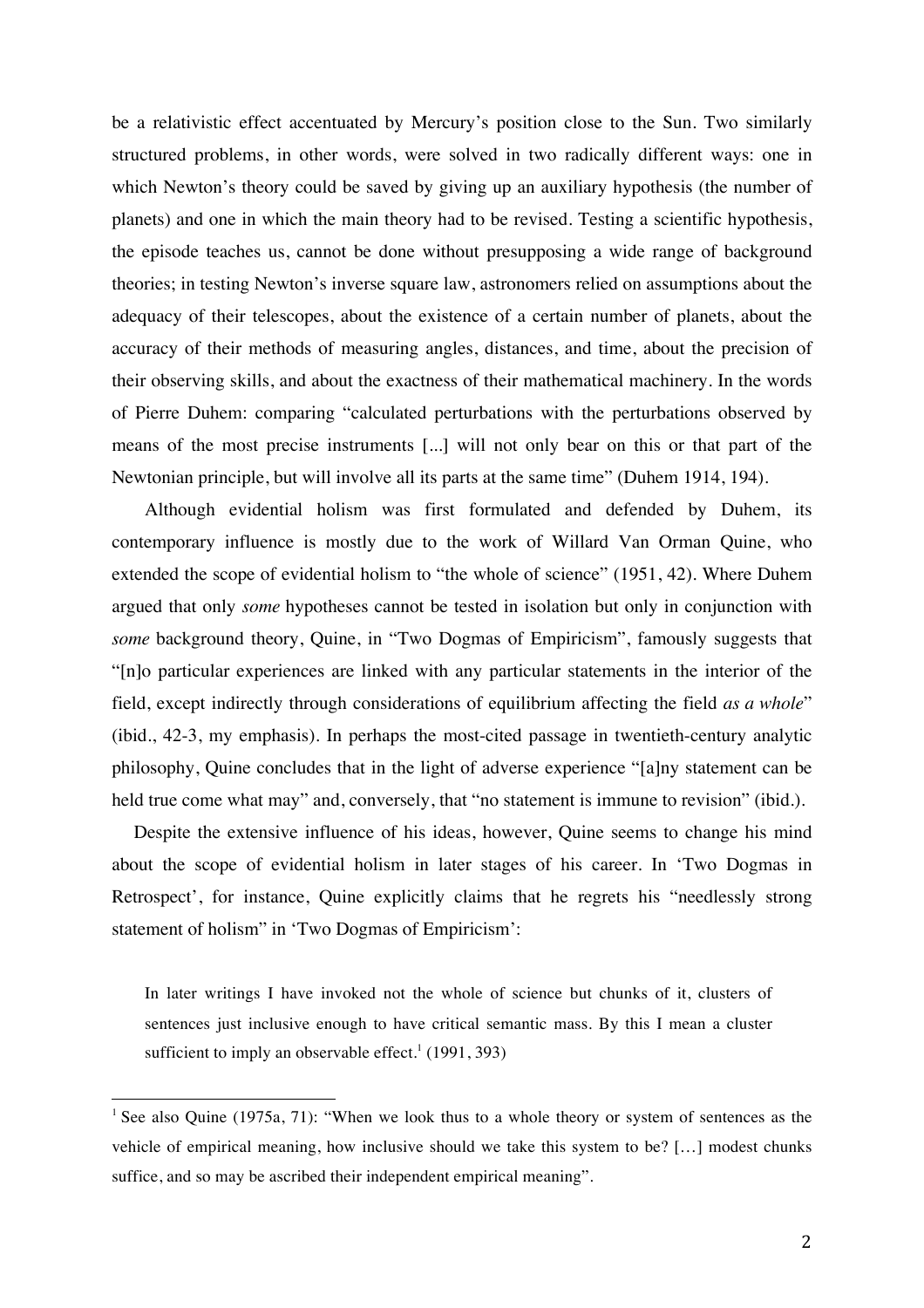Quine, in other words, seems to switch from what we may call an "extreme holism" to a more modest view. <sup>2</sup> In fact, Quine even seems to give up on his radical revisability thesis in the later stages of his career. Where the early Quine held that in the light of adverse experience we could even amend "statements of the kind called logical laws" (1951, 43), the later Quine appears to make a substantive exception for logic: even if we were to try to revise a logical law like the law of non-contradiction, we would "only [be changing] the subject"  $(1970, 81)$ .<sup>3</sup>

Quine, in sum, seems to have abandoned his wide-scoped holism for a more moderate view about the logic of theory testing. In this paper, however, I argue that the standard story about the evolution of Quine's holism is misguided. I show that a detailed examination of Quine's views early and late reveals that there is no reason to presume that he changed his mind. More specifically, I argue (1) that there are no less than three ways in which Quine's early variant of holism can be said to be wide-scoped, (2) that he does not significantly change his mind about any one of these aspects of his early view, and (3) that his apparent shift can be explained away by showing how he merely emphasized different aspects of his theory in later stages of his career.

What I offer, in short, is an argument for the claim that although the later Quine would have emphasized different aspects of his theory if he had had the chance to rewrite 'Two Dogmas', he did not believe his early theory to be false. This paper is structured as follows. After introducing Quine's holism and dissolving some misconceptions about how we are to interpret it (sections 2-3), I distinguish three ways in which Quine's view can be said to be wide-scoped (section 4). Next, I examine the evolution of Quine's views with respect to these three aspects one by one (sections 5-7), delving into his views about the unity of science (sec-

 $2$  This reading of the evolution of Quine's position is omnipresent in the literature. See, for example, Massey (2011, 256): "Late-Quine rails against *extreme holism* […] while advocating *moderate holism*"; and Loeffler (2005, 173): "at least since the mid-1970s Quine had moved away from radical holism [...] According to [Quine's later doctrine of moderate holism] the unit of empirical significance is not an all-encompassing background theory (the 'whole of science') any more".

<sup>&</sup>lt;sup>3</sup> See also Fogelin (2004, 32): "not only does Quine's extreme holism become muted in his later writings, the radical revisability thesis associated with it has become muted as well". Quine's apparent change of mind on the status of logic has inspired Arnold and Shapiro (2007, 276) to distinguish between a "radical Quine" and a "logic-friendly Quine".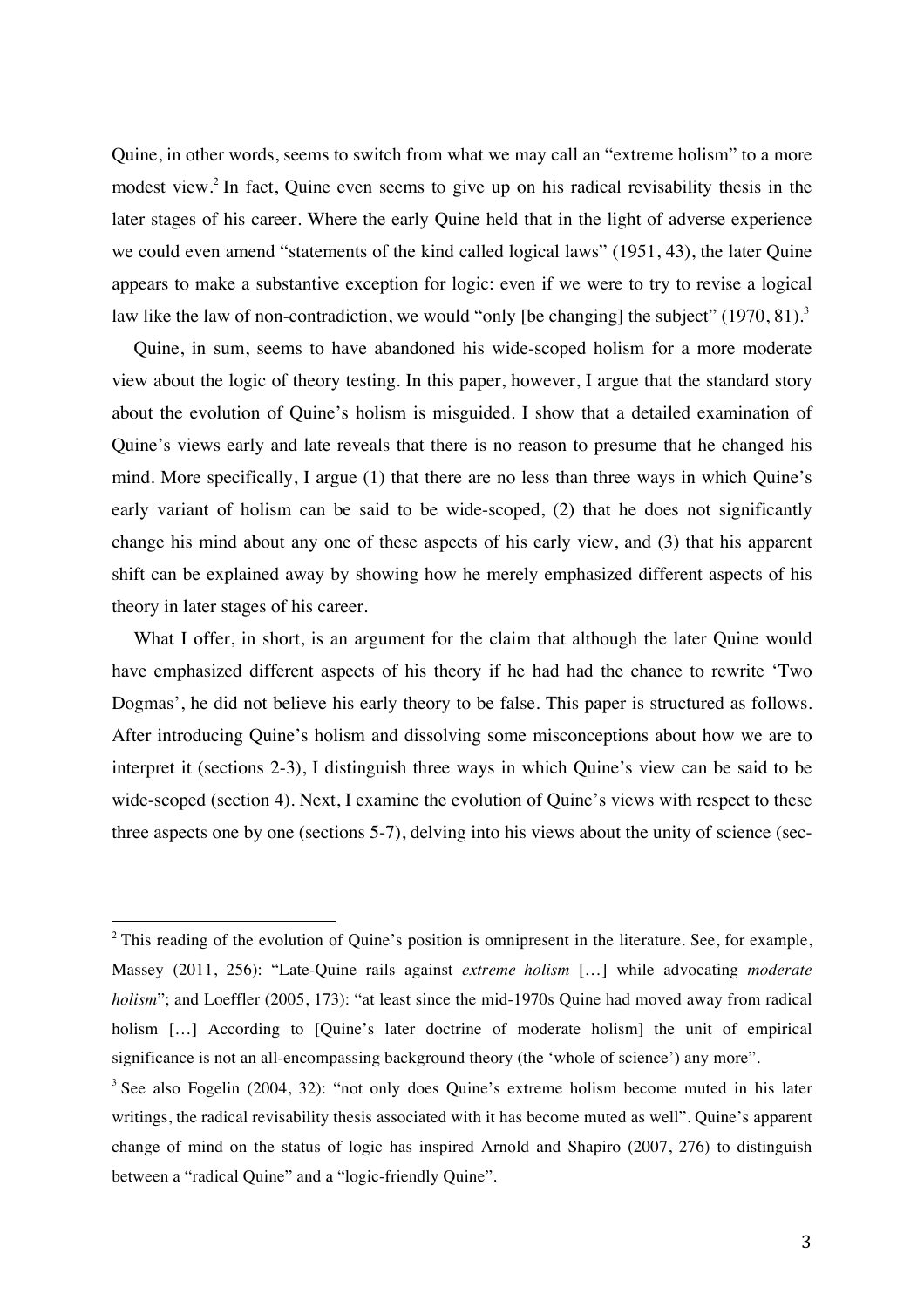tion 5), the revisability of logic (section 6), and about how we should interpret his claim that wide-scoped holism should be viewed as an "uninteresting legalism" (1975a, 71) (section 7).

# **2. Evidential Holism**

 

Evidential holism is a thesis about the logical relation between theory and evidence; or, in Quinean terms, about the relation between clusters of theoretical sentences and observation categoricals.4 The logical relation between theoretical sentences and observation categoricals can be best described by what might be called a prediction thesis and a falsification thesis:<sup>5</sup>

- (PT) *Prediction thesis*: a single hypothesis does not imply an observation categorical. Only clusters of theoretical sentences will imply observation categoricals. 6
- (FT) *Falsification thesis*: whenever a predicted observation categorical turns out to be false, one cannot logically determine which theoretical sentence is falsified. Rather, the cluster of theoretical sentences that implied the categorical is falsified as a whole.<sup>7</sup>

<sup>&</sup>lt;sup>4</sup> Observation categoricals are sentences of the form 'Whenever P, Q', where P and Q are observation sentences such that the categorical expresses "the general expectation that whenever the one observation sentence holds, the other will be fulfilled as well". As examples of observation categoricals, Quine mentions 'When it snows, it's cold', 'Where there's smoke, there's fire', and 'When the sun rises, the birds sing' (1995a, 25). It should be noted that Quine has not always explicated observational predictions in terms of observation categoricals. See, for example, Quine (1960; 1975b). I thank an anonymous referee for stressing this point.

 $5$  The terms 'prediction thesis' and 'falsification thesis' are from Morrison (2010). The distinction is quite common in the literature, albeit under different names. See P. L. Quinn's (1974) distinction between a 'separability' and a 'falsifiability thesis' and Ariew's (1984) distinction between a 'nonseparability' and a 'non-falsifiability thesis'.

<sup>&</sup>lt;sup>6</sup> There is one set of trivial exceptions to PT: if one combines all the theoretical sentences that together imply an observation categorical into one long conjunction, this conjunction will imply the categorical by itself as well. See Quine (1975a, 72; 1986e, 620).

<sup>&</sup>lt;sup>7</sup> See Quine (1990a, 13-4): "the falsity of the observation categorical does not conclusively refute the hypothesis. What it refutes is the conjunction of sentences that was needed to imply the observation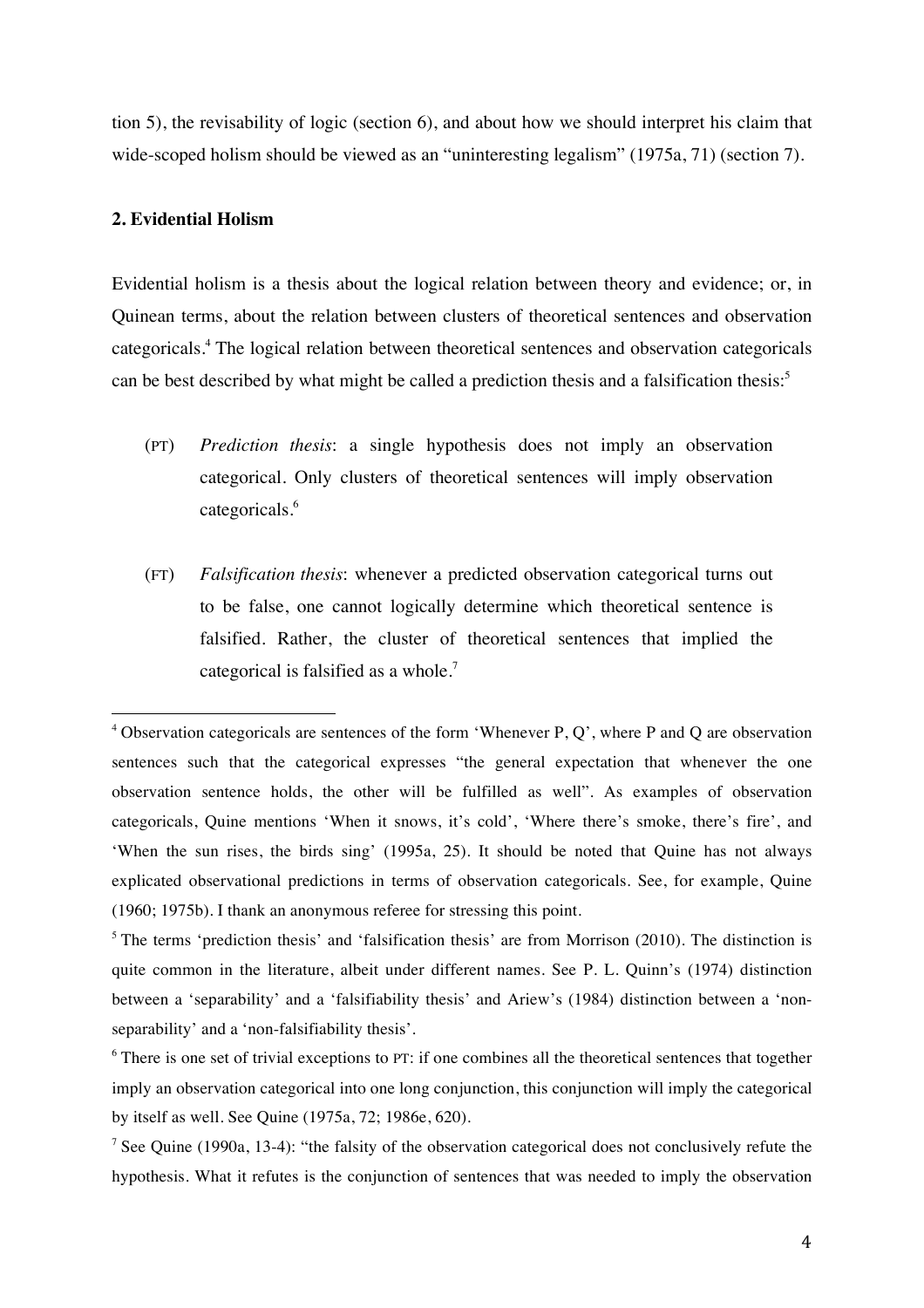Applied to the stock example of evidential holism mentioned in the introduction, PT states that Newton's inverse square law does not by itself imply anything about the orbits of Uranus and Mercury, whereas FT states that whenever one's predictions about these orbits turn out to be incorrect, one cannot logically determine whether one ought to revise Newton's law or an auxiliary hypothesis. As such, the two theses aptly explain how it is possible that two similarly structured problems, the unexpected orbits of Uranus and Mercury, were solved in two radically different ways.

Why should we believe that PT and FT are true? According to Quine, PT is simply an empirical fact, firmly supported (1) by scientific practice, as is evinced by the example of the rise and fall of Newton's inverse square law, and (2) by the complexity of the language we use to express scientific theories. Our scientific language is so complicated that it cannot be learned by "continuous derivation" from observation sentences. In consequence, we also cannot follow this process backward and "reduce scientific theory to sheer observation" (1975c, 267). Non-holistic languages are possible, according to Quine, but they would never be rich enough to express our best scientific theories, or so he argues in a response to Robert Nozick:

[Nozick] asks whether a non-Duhemian language would be impossible for us. Let me say that the observation sentences, in my behaviorally defined sense, constitute already a rudimentary language of this kind [...] But I see no hope of a science comparable in power to our own that would not be subject to holism. (1986b, 364)

The prediction thesis, in short, is an empirical thesis; it is justified on the basis of observations about scientific practice and language learning.<sup>8</sup> It is probably because of

<u> 1989 - Andrea San Andrea San Andrea San Andrea San Andrea San Andrea San Andrea San Andrea San Andrea San An</u>

categorical. In order to retract that conjunction we do not have to retract the hypothesis in question; we could retract some other sentence of the conjunction instead". As we shall see in section 7, the notion of implication used in PT and FT can be interpreted in different ways.

<sup>&</sup>lt;sup>8</sup> See Gibson (1988, 32-4), who dubs these arguments the "scientific practices argument" and the "language learning argument". Duhem uses different arguments to justify PT. See Darling (2002).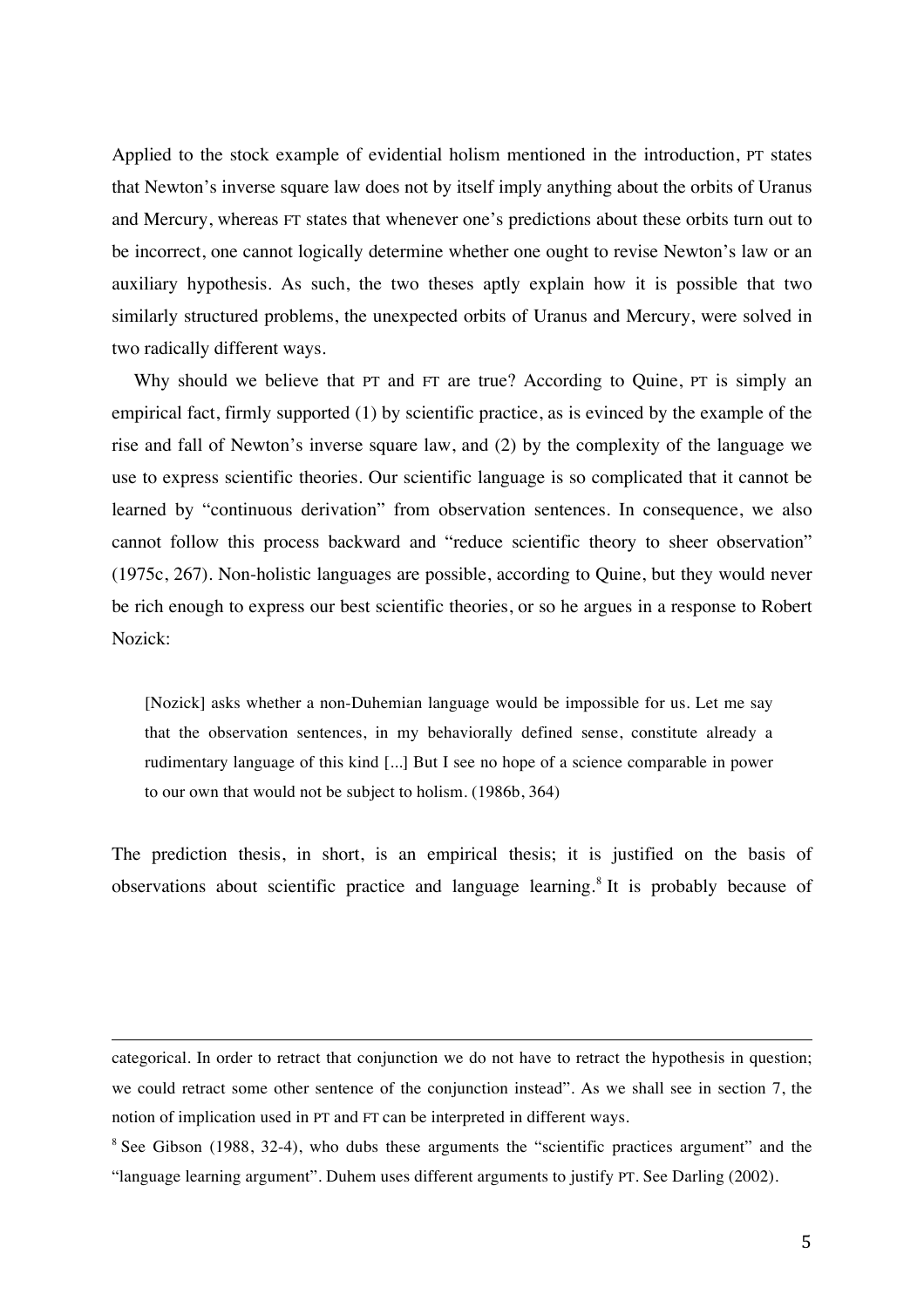arguments like these that even the strongest opponents to evidential holism admit that at least  $PT$  is true.<sup>9</sup>

#### **3. Falsification and scientific practice**

 

Although there is widespread consensus about PT, there is no such agreement when FT is concerned. We can distinguish two types of argument against FT in the literature. Before I return to the main purpose of this paper, i.e. providing a detailed account of the evolution of Quine's wide-scoped holism, it is important to see how these arguments rest on misconceptions about the nature of Quine's evidential holism.

The first argument against FT points to the way in which scientists actually test their theories and argues that, in general, scientists *do* have reasons to discriminate between hypotheses that are and hypotheses that are not falsified whenever a prediction fails. According to Sober, for example, there is a clear distinction between hypotheses 'under test' and auxiliary hypotheses 'in use' when we test a scientific theory:

When scientists want to test one hypothesis against another, they don't simply invent auxiliary assumptions that permit the competing hypotheses to issue in predictions. Rather, they try to find auxiliary assumptions that they already have good reason to think are true. This means that the auxiliary assumptions used in a test and the hypotheses under test differ in their epistemological standing.<sup>10</sup> (Sober 1999, 54)

To illustrate his point, Sober asks us to consider a woman who uses a pregnancy test to check her 'hypothesis' that she might pregnant. Although Sober concedes that, strictly speaking, a prediction about the outcome of the test can only be derived by presupposing a bunch of

<sup>&</sup>lt;sup>9</sup> See, for example, Elliott Sober (1999) who criticizes FT but nevertheless maintains that "hypotheses" rarely make observational predictions on their own; they require supplementation by auxiliary assumptions if they are to be tested" (1999, 54).

<sup>&</sup>lt;sup>10</sup> For related objections to FT, see Glymour (1975, 403): "Scientists often claim that an experiment or observation tests certain hypotheses within a complex theory but not others"; and Popper (1963, 243- 4): "It seems to me quite clear that it is [...] through [the] temporary successes of our theories that we can be reasonably successful in attributing our refutations to definite portions of the theoretical maze".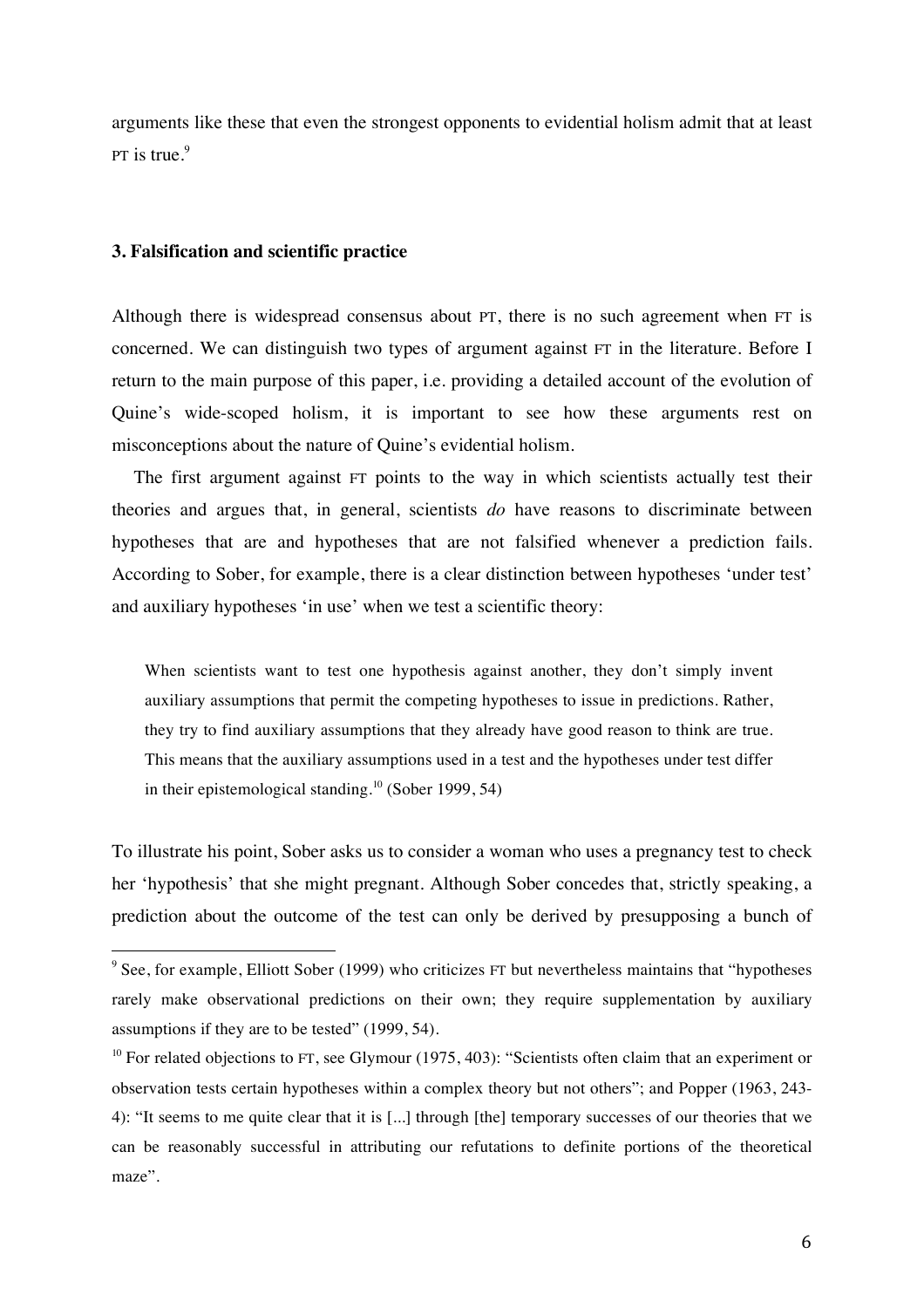auxiliary hypotheses (e.g. about how to detect pregnancy markers), he argues that the results of this test do not bear on these auxiliary hypotheses at all. Of course no test is completely reliable; there will be some false positives and false negatives. Still, the woman's "degree of confidence in the reliability of the test procedure remains unchanged" whatever the outcome of the test in question (ibid., 55). While it could be reasonable for the woman to reject the test result by hypothesizing that it concerns a false positive or a false negative, it would be *unreasonable for her to reject the test result by changing her views about the test's reliability:* "it takes a very different experiment to assess the reliability of the test procedure" (ibid.).

From Quine's point of view, however, Sober's argument rests on an erroneous presupposition; it assumes that FT implies that there is no reasonable way to decide which hypothesis to refute in the light of adverse experience. This is a mistake, however, as Quine's point is only that there is no *logical* way to decide this. FT, Quine argues, is a thesis about the *logic* of theory testing and is perfectly compatible with the claim that there are other reasonable means to decide between competing hypotheses. Quine, that is, merely makes the logical point that "we do not *have to* retract the hypothesis in question" and that we "*could* retract some other sentence of the conjunction instead" (1990a, 14, my emphasis).<sup>11</sup> In fact, Quine has often attempted to list the 'pragmatic maxims' that describe our revision norms beyond the norms of  $logic.<sup>12</sup>$ 

Applied to Sober's example about the pregnancy test, we can conclude that although it would be *unreasonable* for the woman to change her beliefs about the reliability of the test,

<sup>&</sup>lt;sup>11</sup> The same holds for Duhem (1914, 216-7): "Pure logic is not the only rule for our judgments; certain opinions which do not fall under the hammer of the principle of contradiction are in any case perfectly unreasonable. These motives which do not proceed from logic and yet direct our choices [...] constitute what is appropriately called good sense [*bon sens*]". Recently, the question of how to interpret Duhem's theory of good sense has been debated in this journal. See, for example, Stump (2007), Ivanova (2010), and Fairweather (2012).

<sup>&</sup>lt;sup>12</sup> See, for example, Quine (1960, §5; 1990a, 15; 1995a, 49) and Quine and Ullian (1970, ch. 6). Although these works contain different lists of pragmatic maxims, two of them appear on all these lists: "the maximization of simplicity and the minimization of mutilation" (1990a, 15). On several occasions, Quine has attempted to explicate these maxims. In the end, however, he seems to have concluded that it is impossible to provide these norms with a formal explication: "No general calibration of either conservatism or simplicity is known, much less any comparative scale of the one against the other. For this reason alone—and it is not alone—there is no hope of a mechanical procedure for optimum hypothesizing" (1995a, 49).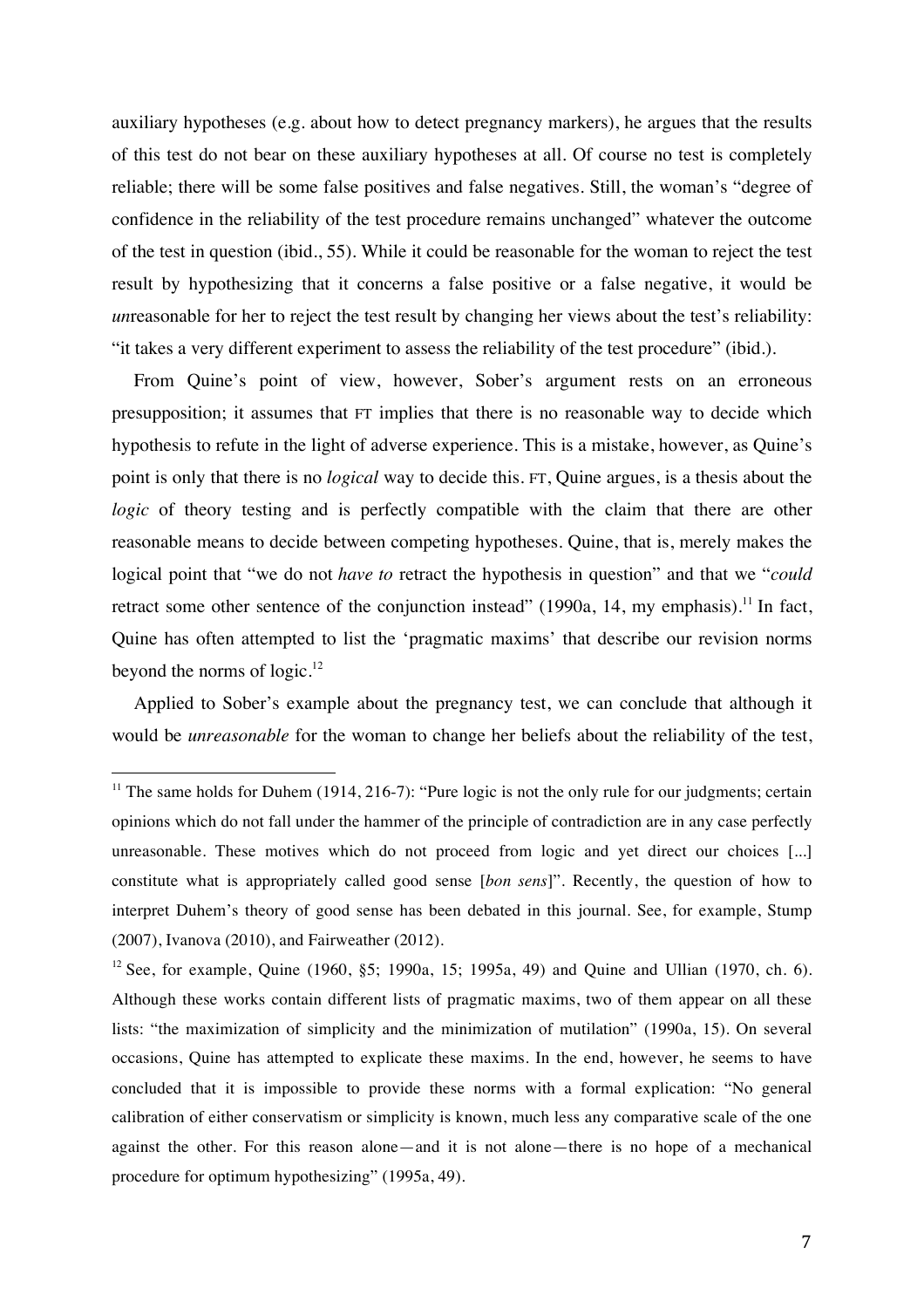this does not mean that *logically*, modifying this belief is not always an option. Sober's distinction between hypotheses 'in use' and hypotheses 'under test' is therefore a pragmatic and not a logical distinction. Rather, which hypotheses we regard to be 'under test' reflects our ideas about which revisions would make good sense in the light of adverse experience: "The scientist thinks of his experiment as a test specifically of his new hypothesis, but only because this was the sentence he was wondering about and is prepared to reject" (Quine 1990a, 14).

Quine's falsification thesis thus turns out to be a straightforward, almost trivial, view about the *logic* of theory testing. The triviality of FT becomes even clearer when we turn to a second argument that has been offered against it, an argument developed by Adolf Grünbaum (1962). Suppose a physicist deduces an observation categorical O from a conjunction of theoretical sentences H&A and that she subsequently observes not-O. As we have seen, FT implies that the physicist cannot logically determine whether she has to revise H or one of the auxiliary hypotheses in A in resolving this conflict between theory and evidence. According to Grünbaum, however, this diagnosis need not be correct. For, Grünbaum argues, it would be correct only if the physicist has *independently* established that there exists (1) an alternative H' which together with A implies not-O, and (2) an alternative set of auxiliary hypotheses A' which together with H implies not-O. In other words, FT's diagnosis is only correct when both

- (a)  $\exists$ A'((H&A')  $\rightarrow$  not-O), and
- (b)  $\exists H'((H' \& A) \rightarrow not-O)$

 

are true. To see this, suppose that (a) is false, e.g. because it turns out to be impossible to adapt the auxiliary hypotheses in such a way that the revised theory, combined with H, correctly predicts not-O. The physicist, in such a scenario, would have only one revision option left, namely H, and FT would turn out to be incorrect. After all, the physicist in this scenario, *pace* FT, *can* logically determine which hypothesis to revise in the light of her failed prediction.<sup>13</sup>

Now, according to Grünbaum, Quine can only save FT if he is willing to defend the claim that (a) and (b) can be made true by changing the meanings of the terms in H, H', A, or A'.

 $13$  For a more concrete example of a scenario in which FT fails, see Grünbaum (1962, 23-33). For objections to this particular example, see Laudan (1965) and Giannoni (1967).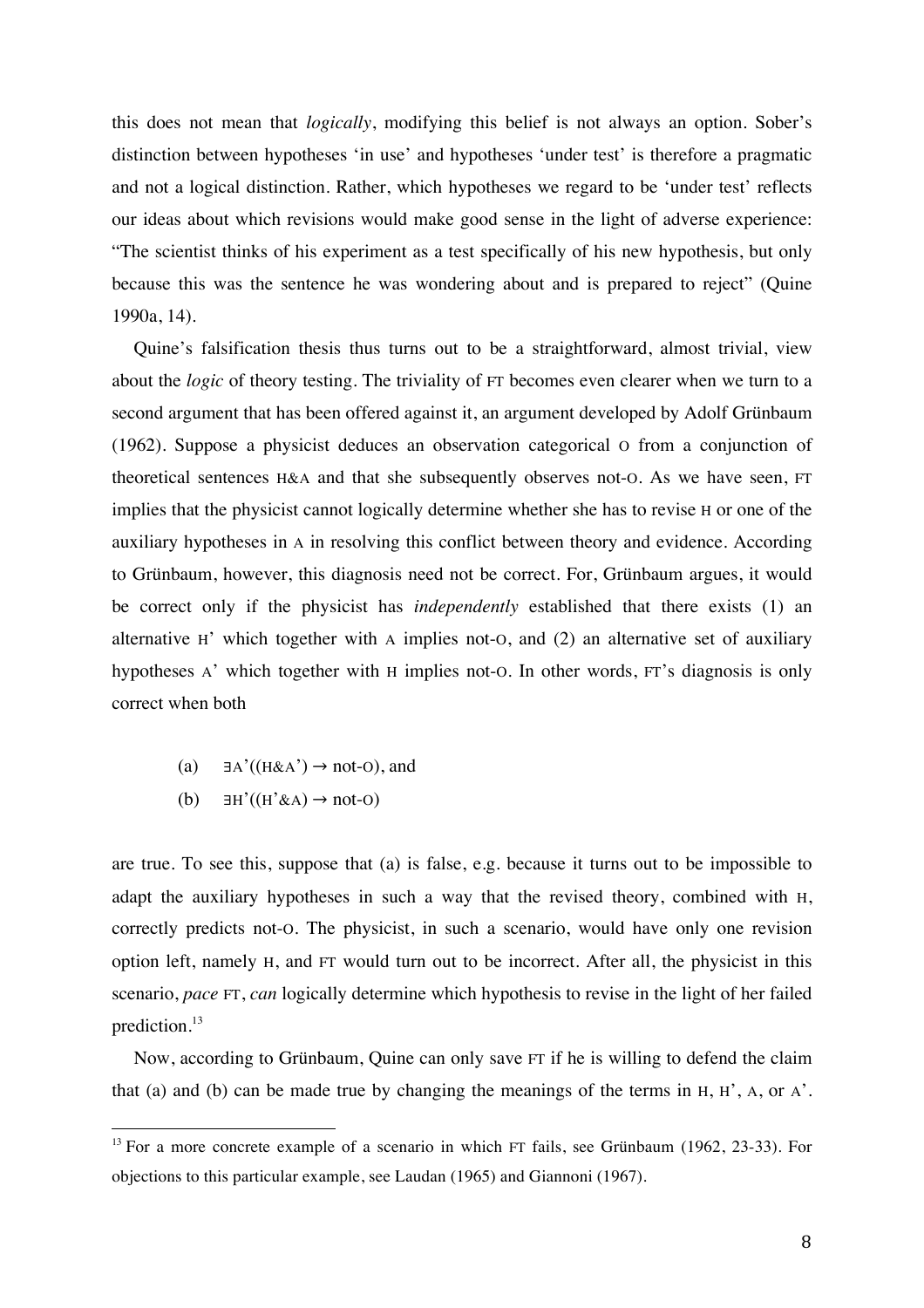Suppose for instance that H is the hypothesis that 'Ordinary buttermilk is highly toxic to humans' and that not-O is the observation that buttermilk is actually quite wholesome. According to Grünbaum, Quine could technically save FT by arguing that a scientist always has the option to change the rules of English. In this example, for instance, the scientist has the option to change "the intension of the term 'ordinary buttermilk' [to] that of the term 'arsenic' in its customary usage". The problem with this strategy, however, is that FT would then turn out to be "a thoroughly unenlightening truism" (Grünbaum 1962, 20); after all, we would only save the hypothesis by changing its meaning.<sup>14</sup> Grünbaum's argument, in sum, proposes a dilemma: FT is either false (when changes of meaning are not allowed) or trivially true (when changes of meaning *are* allowed).

Quine has responded to Grünbaum's dilemma in a 1962-letter. He wholeheartedly chooses the latter option, admitting that FT is trivially true, and explains that he never intended to propose FT as a substantive thesis in the first place:<sup>15</sup>

Your claim that the Duhem-Quine thesis, as you call it, is untenable if taken nontrivially, strikes me as persuasive. Certainly it is carefully argued. For my own part I would say that the thesis as I have used it *is* probably trivial. I haven't advanced it as an interesting thesis as such [...] I am not concerned even to avoid the trivial extreme of sustaining a law by changing a meaning; for the cleavage between meaning and fact is part of what, in such contexts, I am questioning. (1962, 132)

Quine, in other words, admits that FT is trivial; there simply is no strict distinction between changes of fact and changes of meaning.16 If Grünbaum is right in claiming that admitting semantic revisions trivializes FT, then Quine is happy to accept that FT is trivial.<sup>17</sup>

<sup>&</sup>lt;sup>14</sup> Cf. Fodor and Lepore (1992, 47): "It's only epistemologically interesting that you could hold onto 'Burning is the liberation of phlogiston' in the face of Lavoisier's results if 'Burning is the liberation of philogiston' means that the burning is the liberation of phlogiston. It's no news that you could hold onto it in the face of those results if it means that Greycat has whiskers".

<sup>&</sup>lt;sup>15</sup> See also Gibson (1987, 67-8) and Becker (2001, 78-9). It should be noted that Quine (1990a, 16) gives a slightly different response.

<sup>&</sup>lt;sup>16</sup> Does this imply that scientists often resort to changing the meanings of their terms when confronted with a failed prediction like in the above buttermilk-example? No it does not, because like other radical revisions—e.g. revisions of logical truths—such radical changes of meaning are constrained by Quine's maxim of minimum mutilation. See Becker (2001, 79-80).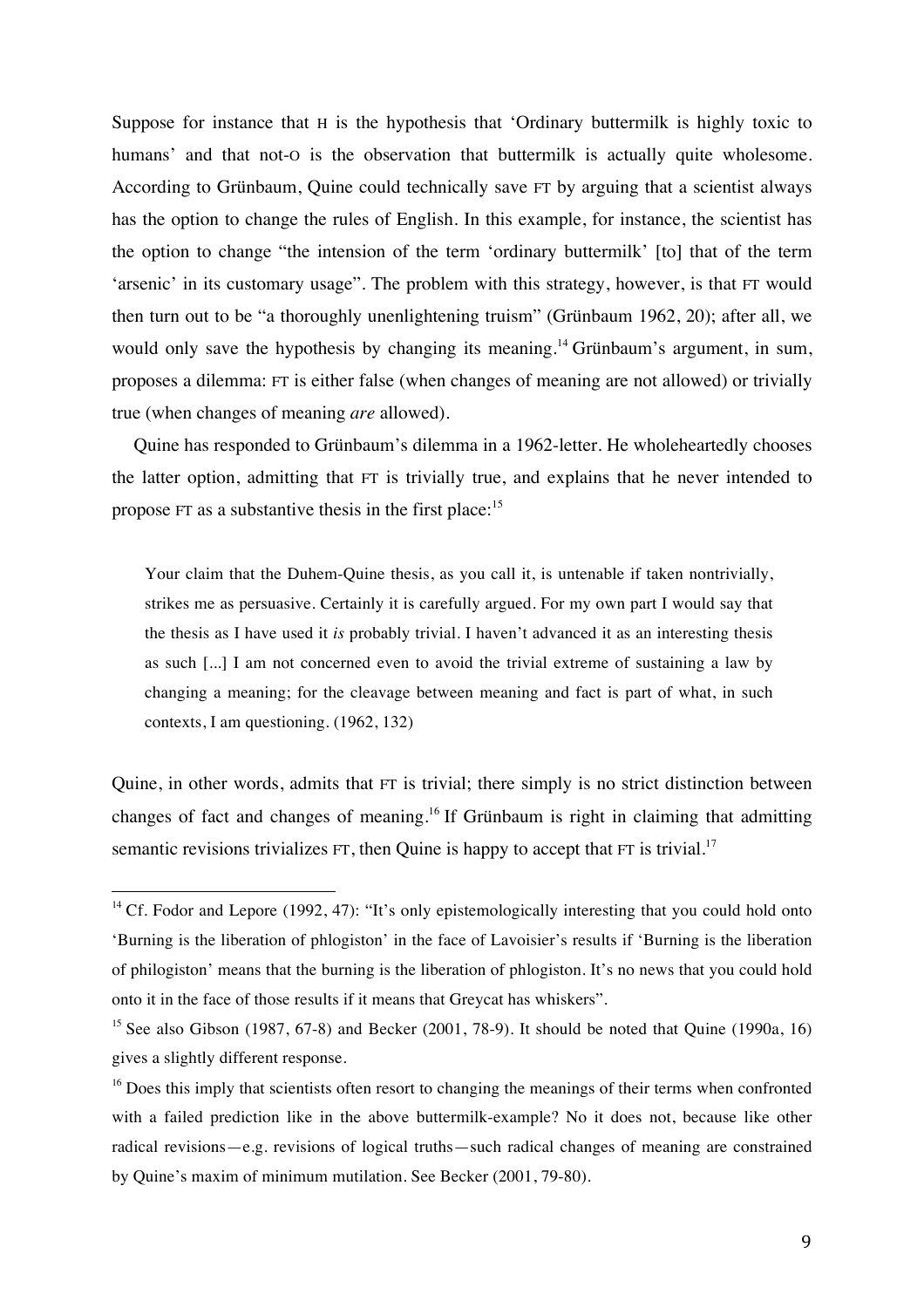### **4. Three types of wide-scoped holism**

Thus far, I have limited my discussion of evidential holism to the question of whether PT and FT are justified. I have argued that PT can be thought of as an empirical claim—firmly supported by observations about scientific practice—and that FT is an almost trivial thesis about the logic of theory testing, a thesis that simply follows from PT.

Now, let me turn to the main subject of this paper, the *scope* of Quine's holism. In "Two Dogmas of Empiricism", Quine defends a *wide-scoped* holism: he claims that "*total science*" is like "a field of force whose boundary conditions are experience"; that "*the whole of science*" is "the unit of empirical significance"; and that "*no statement*" is "immune to revision" (1951, 42-3, my emphasis). Quine, in other words, suggests that holism as defined by PT and FT applies to science as a whole.<sup>18</sup>

Still, Quine's wide-scoped holism as described above is strongly ambiguous. Some of the above-mentioned quotes from 'Two Dogmas' deal with the domain of evidential holism, whereas other quotes seem to express Quine's views about revisability and/or what he describes as "the unit accountable to an empiricist critique" (1951, 42). In order to unambiguously answer the question whether Quine changed his mind about the scope of his holism, we need to distinguish between three ways in which holism might be extended to the whole of science, i.e. between three varieties of 'wide-scoped holism': maximal inclusion, universal revisability, and maximal integration.

 $17$  One could question whether Quine already thought of FT as a trivial thesis when he, in "Two Dogmas", claimed that "[a]ny statement can be held true come what may, if we make drastic enough adjustments elsewhere in the system" (1951, 43). I believe he did. For in the paper, Quine never mentions the requirement that a language should stay semantically stable when we are making these 'drastic adjustments'. Evidence for this interpretation can be found in the introduction to the first edition of *Methods of Logic,* written around the same time, where Quine considers the possibility that some revisions can better be thought of as "the adoption of a new conceptual scheme, the imposition of new meanings on old words" (1950, xiv). I thank Gary Ebbs for both suggesting this problem and its solution to me.

<u> 1989 - Andrea Santa Andrea Andrea Andrea Andrea Andrea Andrea Andrea Andrea Andrea Andrea Andrea Andrea Andr</u>

<sup>18</sup> Supposedly, in contrast to Duhem (1914, 182-8), who is generally read as restricting the scope of holism to physics. Personally, I have my doubts about this interpretation, but I will leave this issue for another time.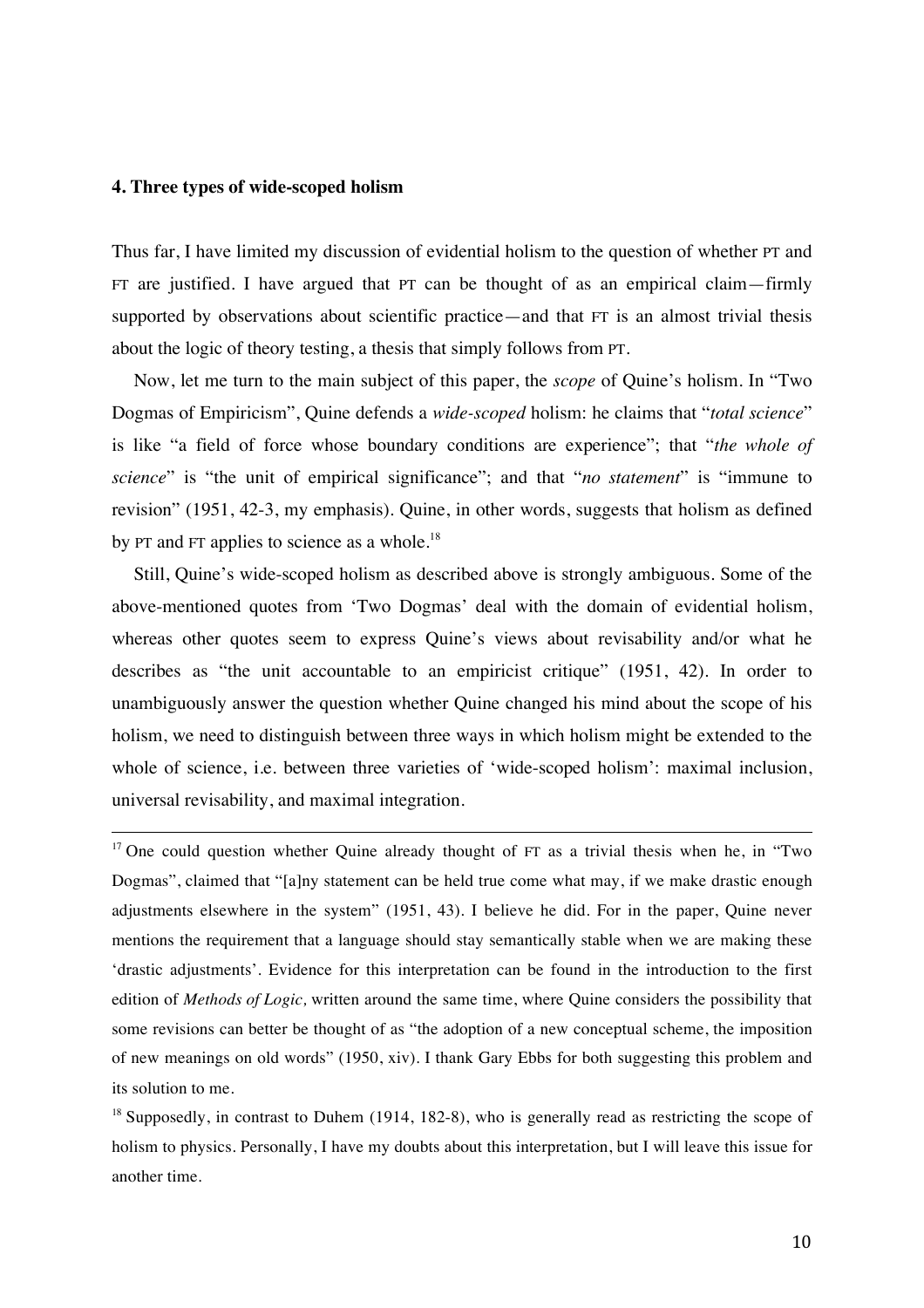*Maximal inclusion:* The strongest form of wide-scoped holism is directly connected to the definitions of PT and FT above. These definitions state that only 'clusters' of theoretical sentences imply observation categoricals and that only 'clusters' of theoretical sentences are falsified whenever these predicted categoricals turn out to be false. A question that naturally arises is how large these clusters are. Or, as Quine phrases it:

holism [...] says that scientific statements are not separately vulnerable to adverse observation, because it is only jointly as a theory that they imply their observable consequences […] If it is only jointly as a theory that the scientific statements imply their observable consequences, how *inclusive* does that theory have to be? (1975b, 228- 9, my emphasis).

A wide-scoped holist in the first-sense would answer Quine's question by claiming that the theory should be *maximally inclusive*. Or, in terms of PT and FT, the first type of wide-scoped holism claims that only science as a whole 'will imply observation categoricals' and that 'whenever a predicted observation categorical turns out to be false', only science as a whole is falsified. The wide-scoped holist in the *maximal inclusion* sense, in other words, believes that "our scientific system of the world [is] involved *en bloc* in *every* prediction" (1975a, 71, my emphasis).

*Universal revisability:* A weaker form of wide-scoped holism is connected to Quine's seminal claim that 'no statement is immune to revision'. If one believes this to be the core of Quine's wide-scoped holism, one need not ascribe anything as strong as *maximal inclusion* to Quine. After all, universal revisability does not imply that every statement is always up for revision whenever a predicted observation categorical turns out to be false. It only implies that every statement is revisable *in principle*, and hence that every statement is required in implying *at least one* observation categorical. Or, in terms of PT and FT, universal revisability is an answer to the question of how many theoretical sentences are revisable in principle because they are involved in implying *at least one* observation categorical.

In order to grasp the distinction between *maximal inclusion* and *universal revisability*, note that the set of *inclusive* theoretical sentences in the sense specified above is a (non-strict) subset of the set of *revisable* theoretical sentences. After all, if all theoretical sentences are required in implying *all* observation categoricals (*maximal inclusion*), they will by definition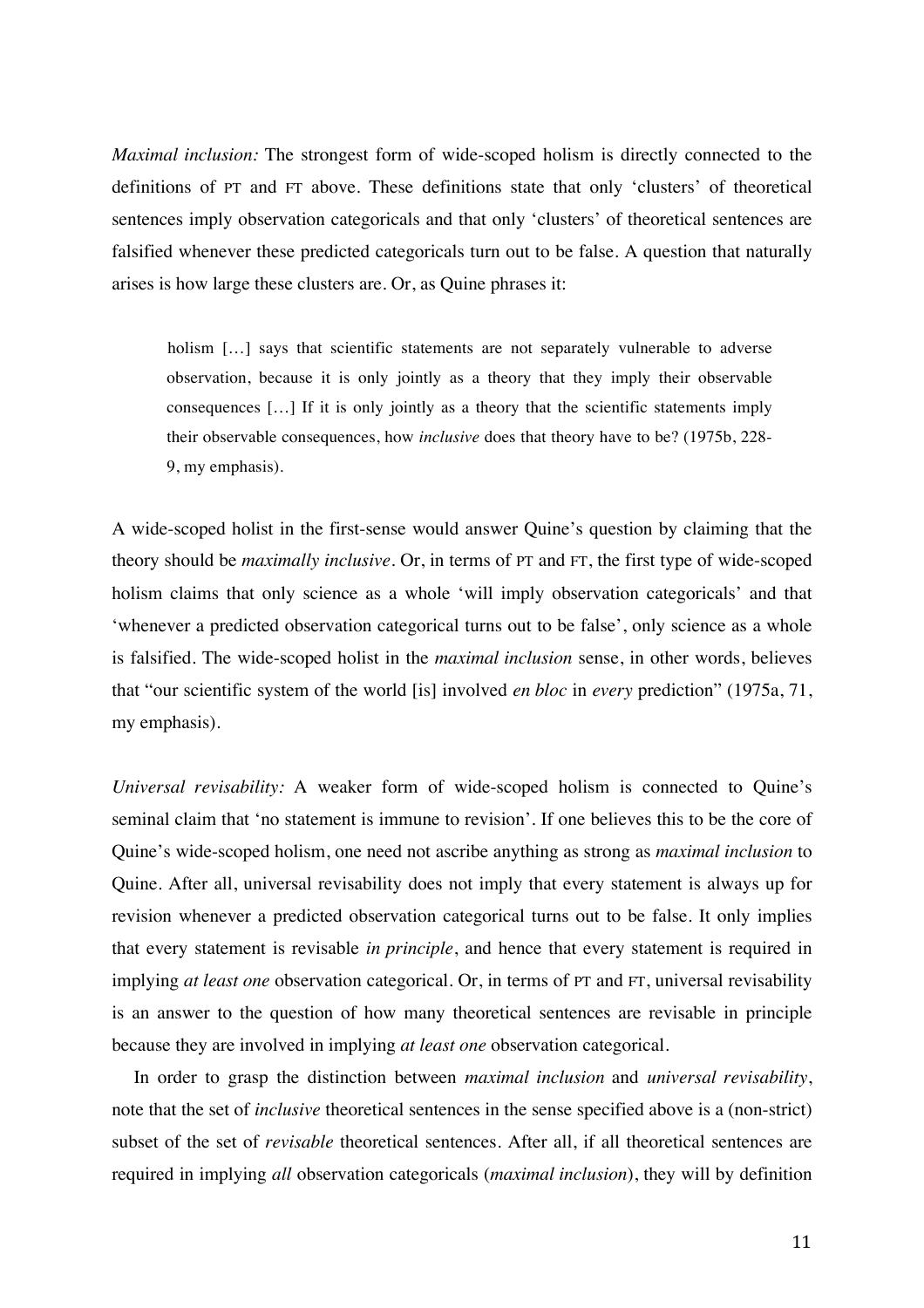play a role in implying *at least one* observation categorical (*universal revisability*). The converse is not (necessarily) the case, as there might be theoretical sentences that play a role in implying only a few but not all observation categoricals. These theoretical sentences are in principle vulnerable to revision, but not *every* time a predicted categorical proves mistaken.

*Maximal integration*: A third type of wide-scoped holism is connected to the fact that science, at least institutionally, is divided into a great number of subdisciplines. As stated, holism as defined by PT and FT is a thesis about 'the logical relation between theory and evidence'. This invites the question what one means by 'theory'. Quine in 'Two Dogmas' speaks about "the totality of our so-called knowledge or beliefs, from the most casual matters of geography and history to the profoundest laws of atomic physics or even of pure mathematics and logic" (1951, 42). In principle, however, it possible to endorse *maximal inclusion* and/or *universal revisability*, while rejecting this picture of science. That is, one could defend a pluralistic picture of science but still hold that *maximal inclusion* and/or *universal revisability* are true for every one of the specific subdisciplines of science. An interpretivist in the philosophy of social science, for instance, could accept that natural and social science are separate enterprises with radically different aims, methods, and theories, yet accept that PT and FT apply to both the natural and the social sciences, even in the widescoped sense as defined by *maximal inclusion* and *universal revisability*. <sup>19</sup> Wide-scoped holism in the third sense, or *maximal integration*, rejects such a pluralistic picture and claims that all scientific subdisciplines form an integrated whole.<sup>20</sup>

<sup>&</sup>lt;sup>19</sup> To clarify, this interpretivist would defend four theses: two claims about the social sciences (PT<sub>S</sub>) and  $FT<sub>S</sub>$ ) and two claims about the natural sciences ( $PT<sub>N</sub>$  and  $FT<sub>N</sub>$ ).

<sup>&</sup>lt;sup>20</sup> Although *maximal integration* is related to the historically influential 'unity of science' thesis, I have refrained from dubbing the third sense of wide-scoped holism 'unity of science'. The reason is that the phrase 'unity of science' has too strong ontological connotations. Indeed, when Quine himself writes about the 'unity of science', he is mainly talking about an ontological unity, i.e. about the "dream of an overarching, unifying fact of the matter" (1995b, 471). And although Quine endorses this drive "for an unified all-purpose ontology" (ibid.), *maximal integration* as specified above is not necessarily connected to these ontological considerations. That is, one could accept *maximal integration* without accepting ontological unity; for instance, when one believes that the sciences are only *methodologically* unified.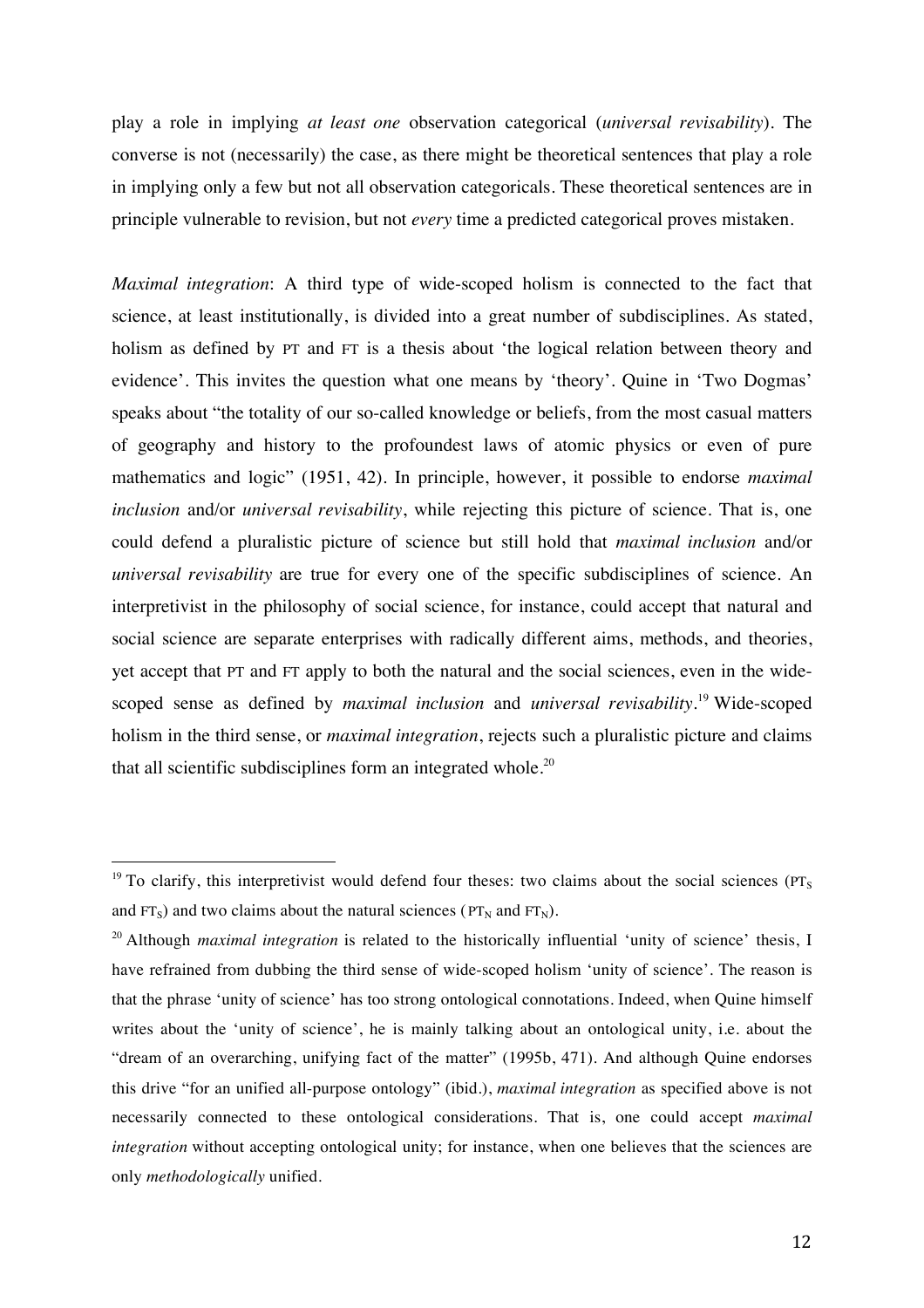I have specified three ways in which one can attribute a wide-scoped holism to the early Quine. In 'Two Dogmas', Quine defends the claim that "the unit of empirical significance is the whole of science" (*maximal inclusion*), that "no statement is immune to revision" (*universal revisability*), and that both these claims apply to "the totality of our so-called knowledge or beliefs" (*maximal integration*). In the remainder of this paper, I will argue that Quine has never changed his mind about these varieties of wide-scoped holism after 'Two Dogmas'.

#### **5. Maximal Integration**

 

Let me start with Quine's views about the domain of PT and FT. Reconstructing the evolution of Quine's ideas about *maximal integration* is not a terribly complicated affair. Quine is wellknown for his use of metaphors that illustrate how the different subdisciplines of science should be viewed as an integrated whole: besides the "man-made fabric" and "field of force" metaphors in 'Two Dogmas', his "web of belief" and "Neurath's boat" metaphors have been particularly influential. And although these images have slightly different connotations, $^{21}$  they all suggest that Quine has always been strongly committed to *maximal integration*.

This is not to say, however, that Quine refuses to accept that science is compartmentalized in practice, i.e. that he denies that most scientists in their everyday work are predominantly concerned with their own subdisciplines. To the contrary, when Quine explicitly comments on science's "degree of integration" (1975b, 229), he accepts that science "is variously jointed, and loose in the joints in varying degrees" (ibid., 230). In practice, Quine maintains, "widely separate areas of science can be assessed and revised independently of each other" (1986d, 620).

Still, this "practical compartmentalization" (ibid., 620) does not affect Quine's view that science is an integrated whole *in principle*. The reason why he believes this, becomes clear when we consider the ideas of Penelope Maddy, who has challenged Quine on this issue by defending a form of methodological pluralism. In her *Naturalism in Mathematics*, Maddy

 $21$  For example, where the fabric metaphor seems especially suited to illustrate Quine's rejection of the analytic-synthetic distinction (e.g. 1954, 132), the boat metaphor is mostly used to illustrate Quine's naturalism (e.g. 1969, 126-7).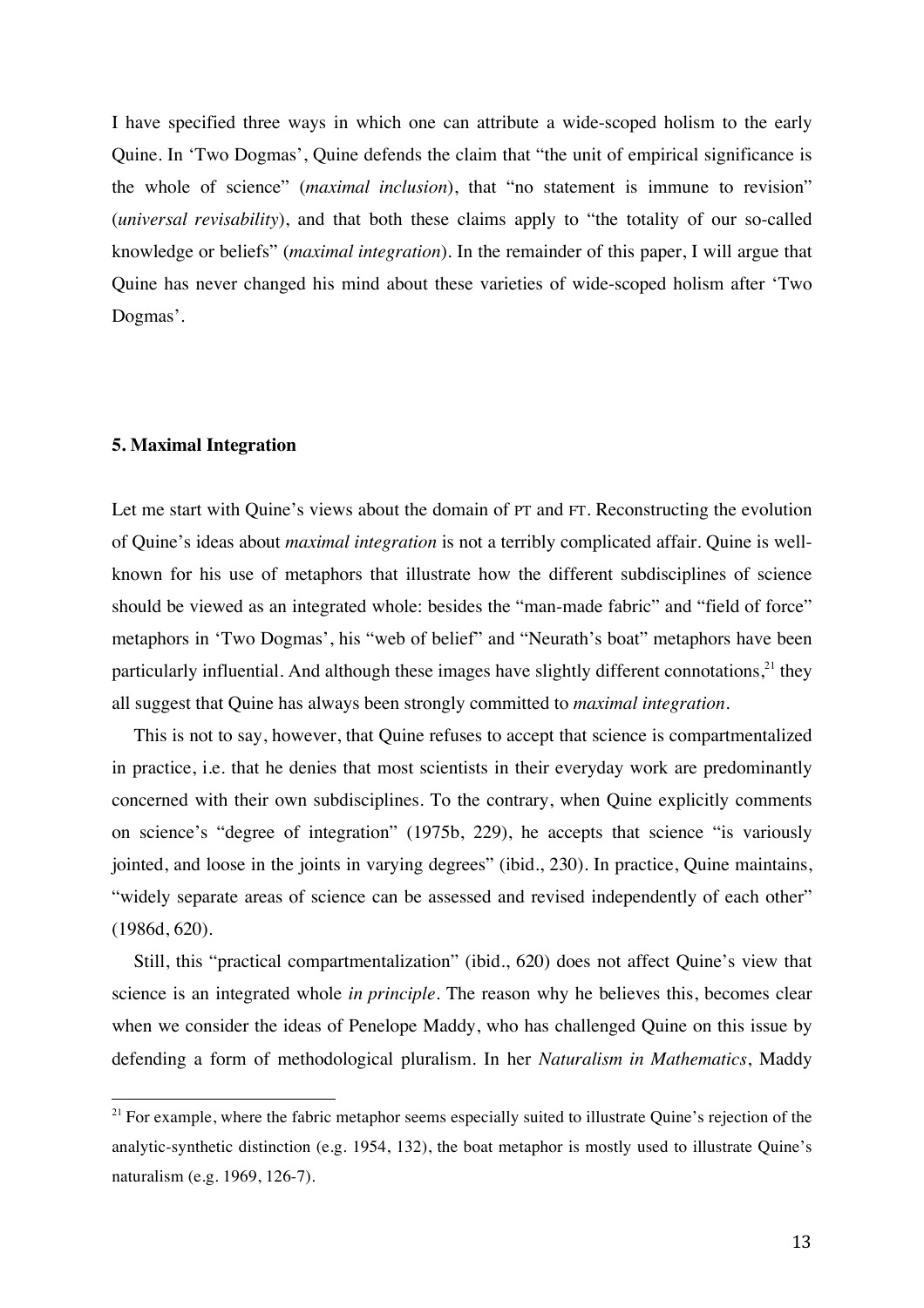ponders the question on what basis mathematicians should accept or reject candidate axioms for set theory and argues that only intra-compartmental (in this case, intra-mathematical) norms should play a role:

Where Quine holds that science is not answerable to any supra-scientific tribunal, and not in need of any justification beyond observation and the hypothetico-deductive method, [my] naturalist adds that mathematics is not answerable to any extramathematical tribunal and not in need of any justification beyond proof and the axiomatic method. Where Quine takes science to be independent of first philosophy, my naturalist takes mathematics to be independent of both first philosophy and natural science […] in short, from any external standard. (Maddy 1997, 184)

The difference between Maddy and Quine shows how diverging views about *maximal integration* can have considerable practical ramifications. For, where Quine proposes to evaluate candidate axioms for set theory by submitting them "to the considerations of simplicity, economy, and naturalness that contribute to the molding of scientific theories generally" (1990a, 95), Maddy proposes that we set aside these scientific norms because mathematicians themselves appeal to norms "of a sort quite unlike anything that turns up in the practice of natural science: crudely, the scientist posits only those entities without which she cannot account for our observations, while the set theorist posits as many entities as she can, short of inconsistency" (Maddy 1997, 184).

In the wake of Maddy's book, two questions have dominated debates about her strict distinction between science and mathematics: (1) *why* should mathematics be evaluated on its own terms? and (2) *to what extent* should mathematics be shielded from external influence?<sup>22</sup> Now, it is not my intention here to recap the debate that was spawned by Maddy's book. Still, I think that the *communis opinio* on both questions today shows why Quine believes that science should be viewed as an integrated whole in principle, even if in practice most scientists are solely concerned with their own subdisciplines. For, in discussing the question why mathematics (and not, for example, astrology) should be evaluated on its own terms, many commentators have pointed out that mathematics deserves this privilege because it is, as Maddy admits, "staggeringly useful, seemingly indispensable, to the practice of natural

<sup>22</sup> See, for example, Dieterle (1999), Hale (1999), Rosen (1999), Tennant (2000), Tappenden (2001), Decock (2002), and, for an overview, Paseau (2013).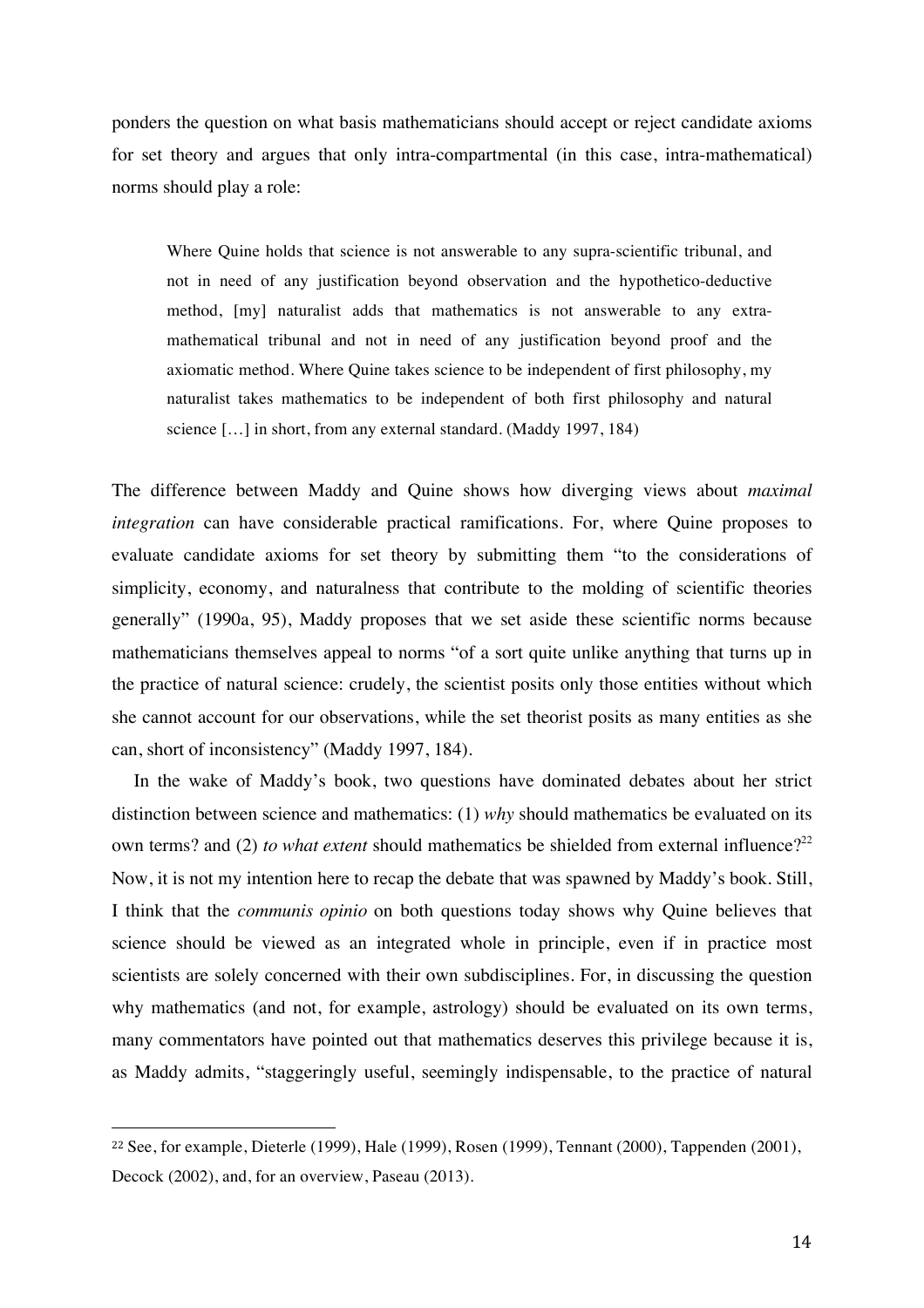science, while astrology is not" (Maddy 1997, 204). If mathematics, like astrology, had been a useless discipline, in other words, nobody would have felt the appeal of Maddy's proposal. After all, no serious naturalist would deny that we can and should scientifically evaluate (and dismiss) astrological claims. Still, this very use of mathematics also shows why Maddy's strict distinction between science and mathematics ultimately cannot be maintained, i.e. why people like Quine believe science ought to be viewed as an integrated whole in principle. For, as many commentators have argued, even if Maddy is right that mathematical decisions are solely made on the basis of intra-mathematical considerations *in everyday practice*, <sup>23</sup> it is mathematics' use in the scientific enterprise as a whole that *ultimately* justifies why we consider it to be such a tremendously valuable enterprise in the first place, meaning that, when push comes to shove, scientific norms should also play some role in mathematical decisions:

as Maddy herself points out […] mathematics is 'staggeringly useful […] to the practice of natural science'. One might add also: to engineering and technology; to medical diagnostics; to the financial markets; to actuarial science; and to a host of other areas of human activity in which everyone's interests and concerns are engaged. So [...] those outside the community of professional mathematicians have a permanent and legitimate concern in the nature of the norms governing the latter's practice. In a word: mathematicians cannot be allowed to be a law unto themselves. What they do is too important, and ought to be subject to outside constraints designed to protect everyone's interest […] For Quine, it is the evidential holism in our theory of nature that truly naturalizes other areas of thought, such as mathematics. Natural science as a whole has to be understood in its own terms. To be anti-holistic, and separate mathematics off from science as a whole, as Maddy does, is to divert the springs of naturalism at their very source.<sup>24</sup> (Tennant 2000, 238-30)

Maximal integration, in sum, is not a thesis about scientific practice, it is a claim about the ultimate justificatory structure of science; even if in everyday practice mathematical

<sup>&</sup>lt;sup>23</sup> Something that can be doubted as mathematicians sometimes *are* influenced by extra-mathematical considerations. See Hale (1999, 395) and Paseau (2013, §5.1).

<sup>&</sup>lt;sup>24</sup> See also Dieterle (1999), Rosen (1999), and Tappenden (2001). For an evaluation of Maddy's reply to these arguments, see Verhaegh (2015, ch. 6). It should be noted that defining the value of mathematics in terms of its use in science has consequences for the inapplicable parts of mathematics. Quine has vacillated quite a lot on this issue. See, for example, Quine (1986c, 400; 1995, 56).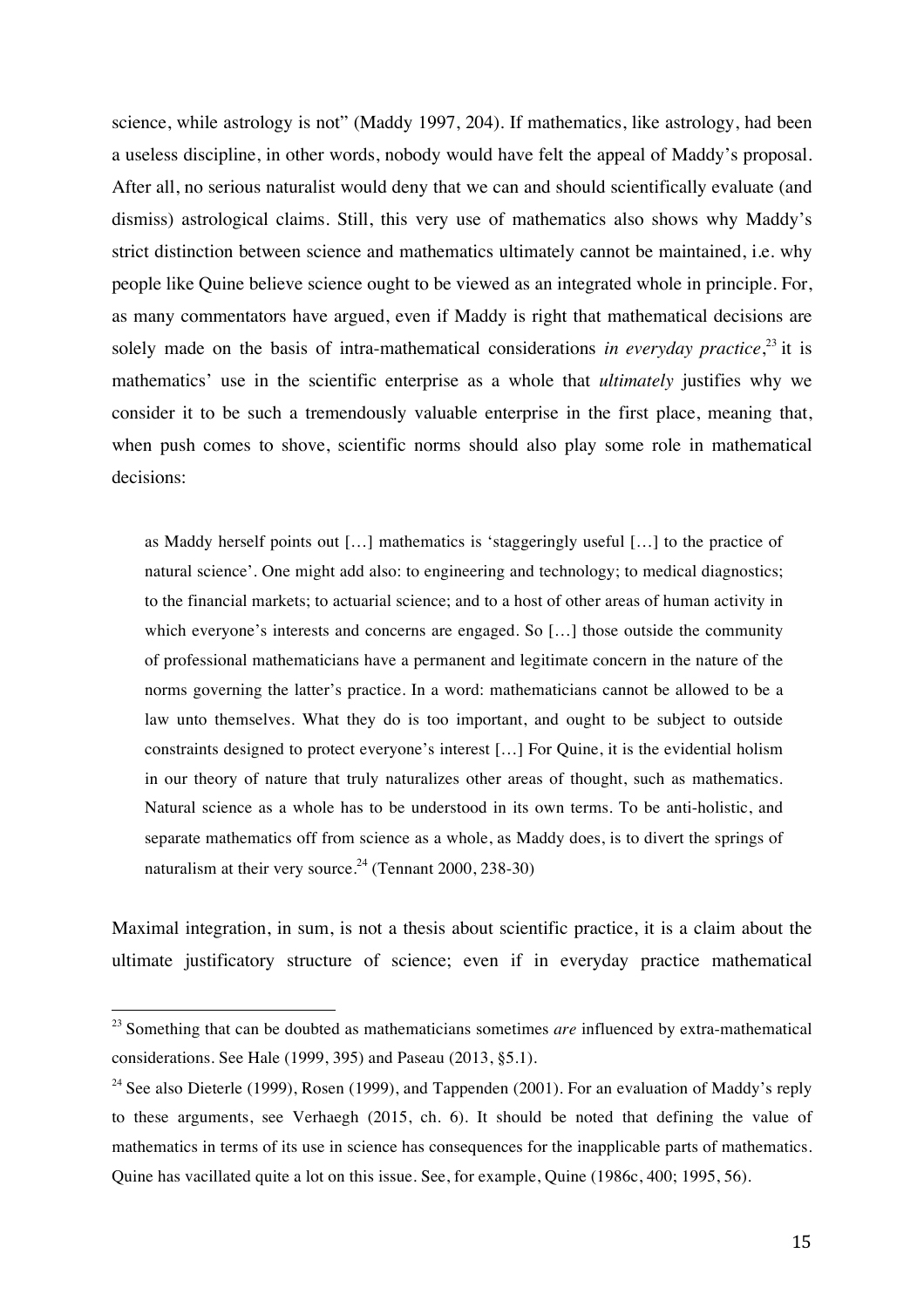decisions are made on the basis of intra-mathematical considerations, in periods of crisis mathematicians have to appeal to scientific standards, because it is mathematics' use in science that, in the end, justifies why we consider mathematics to be such an immensely valuable practice. Or, as Quine puts it in *Pursuit of Truth*—this time using one of Wittgenstein's metaphors—science in its entirety defines "a particular language game [...] the game of science" (1990a, 20). The subdisciplines of science form an integrated whole because they are all ultimately part of the same game, because they all contribute to the same goal, maximizing prediction and understanding. It is because he views all the subdisciplines of science as part of this one single game, that Quine, throughout his career, has cherished *maximal integration* as a regulative ideal.

# **6. Universal revisability**

Let me turn to the second type of wide-scoped holism distinguished above. Where Quine remains strongly committed to *maximal integration* after 'Two Dogmas', he *does* seem to change his mind about *universal revisability*. Indeed, where the early Quine argues that "no statement is immune to revision" and that "[r]evision even of the logical law of the excluded middle has been proposed as a means of simplifying quantum mechanics", in *Pursuit of Truth*, Quine seems to explicitly argue that logical truths are exempted from revision:

Over-logicizing, we may picture the accommodation of a failed observation categorical as follows. We have before us some set S of purported truths that was found jointly to imply the false categorical [...] Now some one or more of the sentences in S are going to have to be rescinded. *We exempt some members of S from this threat on determining that the fateful implication still holds without their help.* Any purely logical truth is thus exempted, since it adds nothing to what S would logically imply anyway. (1990a, 14, my emphasis)

Quine, in other words, argues that logical truths are not on a par with ordinary scientific statements. Even if we were to decide to remove a logical truth  $\sigma$  from our belief set in the light of an unexpected experimental result, this would be a pointless manoeuvre. For  $\sigma$  would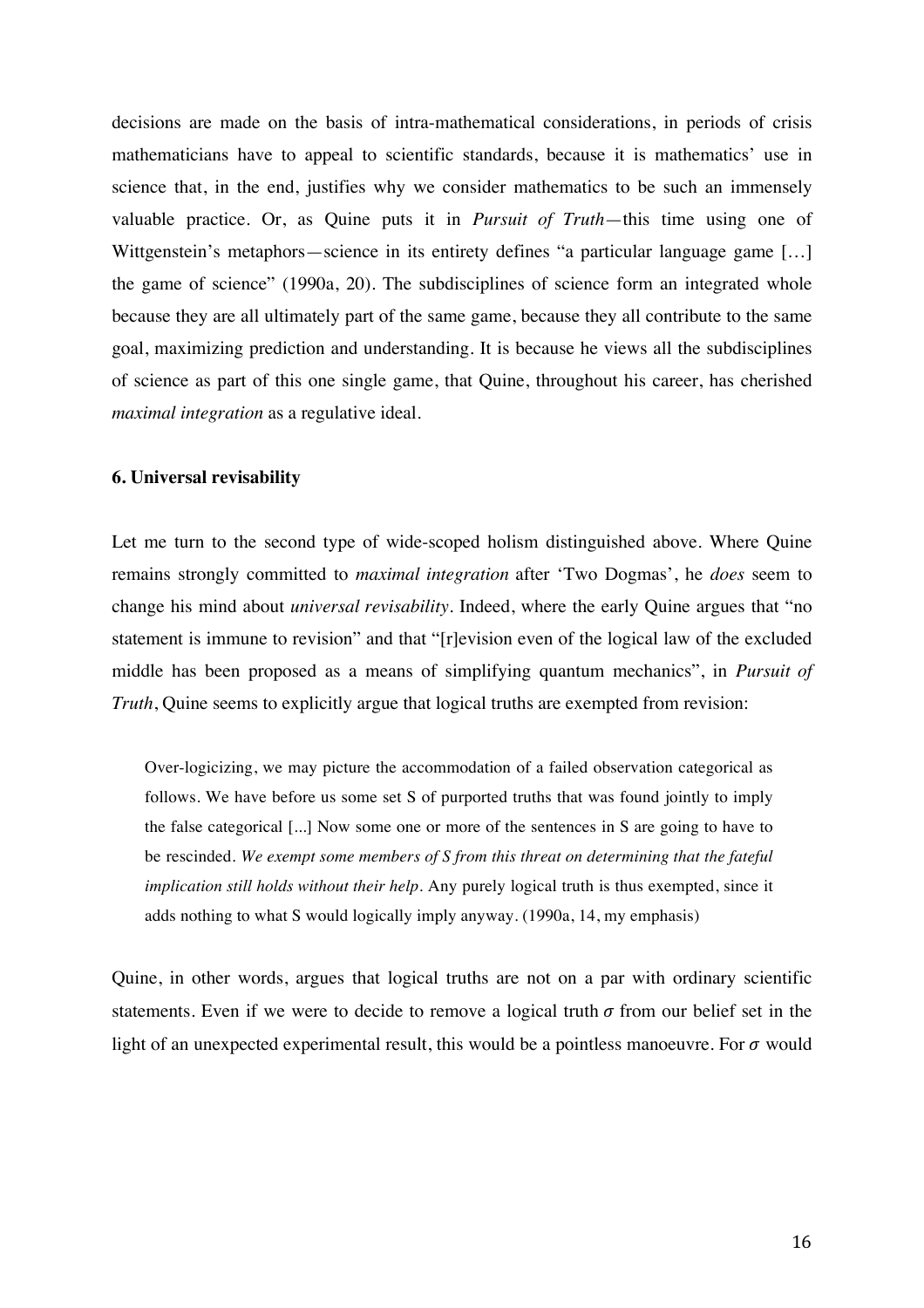simply pop up again as it is directly implied by S's underlying logic. No matter how often one decides to rescind  $\sigma$ , one will never get rid of it because it follows from the empty set.<sup>25</sup>

Despite appearances to contrary, however, Quine's slightly altered perspective on logical truths here does not imply that logic is unrevisable. For it might still be possible to revise the underlying logic that causes  $\sigma$  to pop up every time; if  $\sigma$  automatically follows from one's underlying logic L, then it might still be possible to revise  $\sigma$  via a revision of L, even though it is impossible to revise  $\sigma$  directly.<sup>26</sup> This is certainly not a concession to *universal revisability*, as similar situations occur in other fields of inquiry.<sup>27</sup>

Nothing in the above quoted passage thus directly implies that, when it comes to *universal revisability*, Quine makes a substantive exception for logic; indirect revisions of logic remain a possibility. Still, the question whether or not Quine allows such modifications has been a matter of some debate. For Quine sometimes seems to suggest that logical principles cannot be revised even in this indirect way; for example, when he claims that the very idea of someone accepting a sentence of the form 'p and not p' is "meaningless" (1954, 109), or when he claims that logic is analytic in that a deviant logician who "tries to deny ['p and not p']", only "changes the subject"  $(1970, 81)$ .<sup>28</sup>

It is sometimes thought that these ideas about logic are a consequence of Quine's late view that it *is* possible—*pace* "Two Dogmas"—to defend a limited notion of analyticity. For Quine, from *The Roots of Reference* (1973) onwards, has argued that some sentences *can* be called analytic: if every member of a language community learns that a certain sentence is true by learning how to use one or more of its component terms, then there are no obstacles toward counting the sentence as true in virtue of meaning.<sup>29</sup> Central to Quine's early holism

<sup>&</sup>lt;sup>25</sup> See also Quine (1994, 431): "Even mathematical truths share [...] in the empirical meaning of sciences where they are applied [...] This cannot be said of logical truths. Any sentence already implies any logical truth, and thus gains no further implying power by being conjoined with it".

<sup>&</sup>lt;sup>26</sup> One could, for instance, modify L's underlying consequence relation. See Tamminga and Verhaegh (2013)*.* 

 $27$  E.g. certain low-level empirical laws too will have to be 'exempted from revision' if the general laws from which are derived are not modified.

<sup>28</sup> See also Quine (1991, 396): "Anyone who goes counter to *modus ponens*, or who affirms a conjunction and denies one of its components, is simply flouting what he learned in learning to use 'if' and 'and'".

<sup>&</sup>lt;sup>29</sup> See Quine (1973, §21). Quine's views here are partly influenced by Putnam's (1962) ideas about one-criterion words. See Quine (1960, §12; 1986d, 427).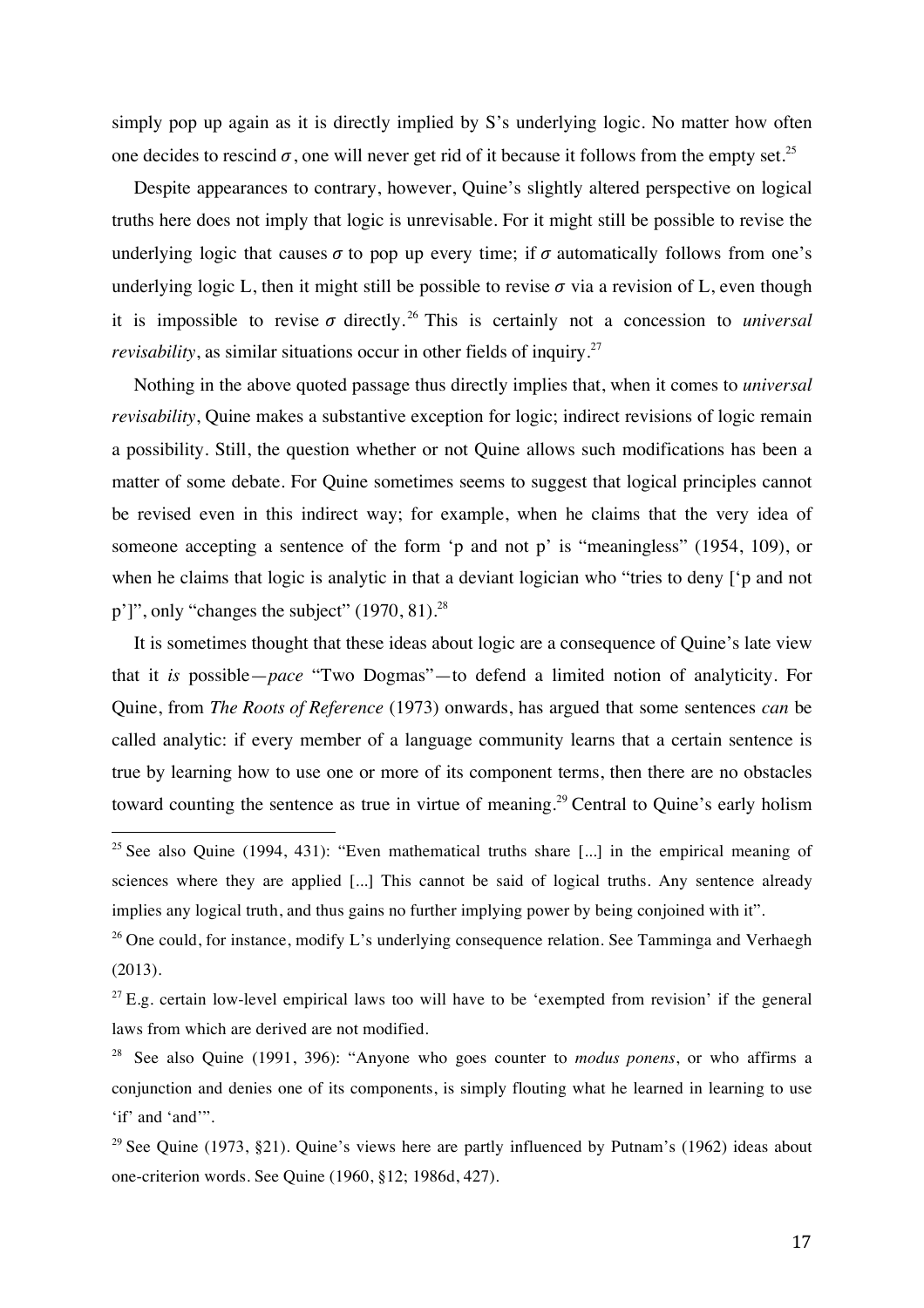was the idea that we cannot strictly distinguish between changes of theory and changes of meaning.<sup>30</sup> Quine's renewed ideas about analyticity, however, partly go against this view in acknowledging that a change of logic *can* be a pure change of meaning. For if 'p &  $q \models p$ ' is analytic in Quine's sense, then to deny this logical law is simply to change the meaning of 'and', not to propose a change of theory.

In response to these new Quinean ideas about analyticity, scholars have distinguished between what Arnold and Shapiro (2007) call a 'logic-friendly' and a 'radical' Quine:

It is sometimes said that there are two, competing versions of [...] Quine's unrelenting empiricism [...] [The] *logic-friendly* Quine holds that logical truths and, presumably, logical inferences are analytic in the traditional sense: they are true solely in virtue of the meaning of the logical terminology. Consequently, logical truths are knowable a priori, and, importantly, they are incorrigible, and so immune from revision. No amount of empirical data can get us to revise them. [...] The other, *radical* version of Quine does not exempt logic from the attack on analyticity and a priority. Logical truths and inferences are themselves part of the web of belief, and the same methodology applies to logic as to any other part of the web [...] Everything, including logic, is up for grabs in our struggle for holistic confirmation.<sup>31</sup> (Arnold and Shapiro 2007, 276-7)

There has been considerable controversy about the extent to which the logic-friendly and the radical Quine are compatible, and if not, which one of these characters best approaches the 'real Quine'.<sup>32</sup> With one exception, however, all scholars (including myself, see Tamminga and Verhaegh, 2013) have overlooked the fact that Quine has answered this question explicitly on two occasions.<sup>33</sup> According to Quine, the two perspectives on logic are perfectly compatible because his renewed talk about analyticity does not have any significant

<sup>&</sup>lt;sup>30</sup> Recall Quine's letter to Grünbaum: "I am not concerned even to avoid the trivial extreme of sustaining a law by changing a meaning; for the cleavage between meaning and fact is part of what, in such contexts, I am questioning" (1962, 132).

 $31$  See also Haack (1977), who distinguishes between a 'conservative' and a 'radical' Quine; and Parent (2008), who contrasts a 'Principle of Logical Charity' with a 'Revisability Doctrine'.

 $32$  See Haack (1977), Shapiro (2000, 334), Burgess (2004), Maddy (2005, 443), Weir (2005, 463), Arnold and Shapiro (2007), Parent (2008), and Tamminga and Verhaegh (2013).

<sup>&</sup>lt;sup>33</sup> See Ouine (1968; 1990b). The exception I am referring to is Parent (2008). Still, even he takes into account only one of these two papers.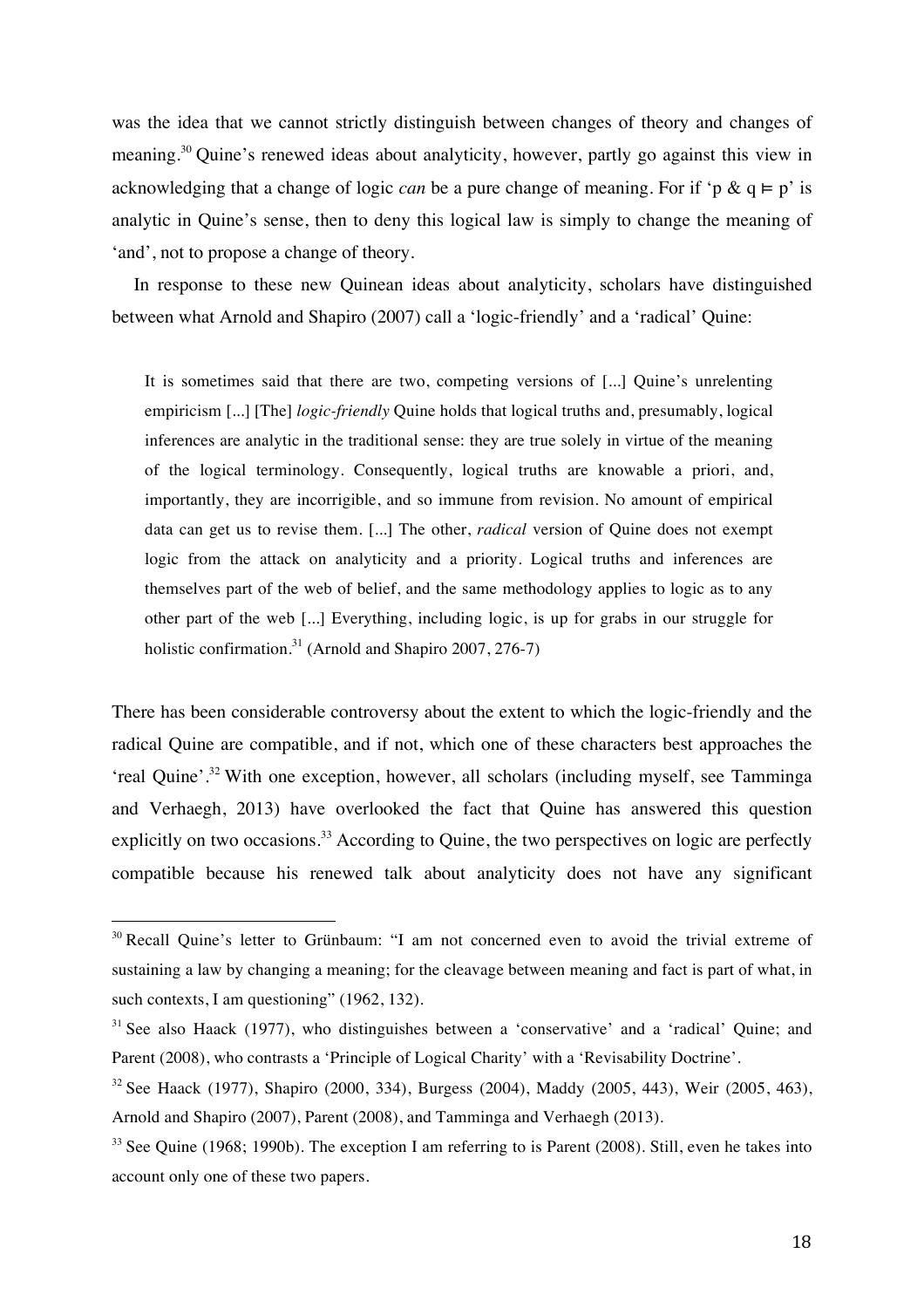epistemological consequences. Even if changes of logic are now viewed as changes of meaning, the fact that logical laws are analytic does not have any implications for Quine's views about the epistemological status of logic and, hence, for *universal revisability*. For, Quine argues, if we are unwilling to treat a logical revision as a change of theory, this only reflects how deeply embedded the laws of logic are in our system of beliefs; the maxim of minimum mutilation still suffices to account for the ground of logical truth.

Quine's point here can be illustrated using his ideas about translation. Consider a lexicographer who aims to translate a native tribe's language into English; and suppose that all members of the tribe are inclined to assent to 'q ka bu q', which seems to mean 'p and not p' if the linguist would follow the translation manual she has drawn up thus far. Now, in response to this situation, the linguist has at least two options. She can either stick to her earlier conclusions and interpret the natives as accepting contradictions; or she might take the natives' utterances as evidence that her existing translation manual cannot be correct. Now, according to Quine, it would be absurd to choose the former option:

if any evidence can count against a lexicographer's adoption of 'and' and 'not' as translations of 'ka' and 'bu', certainly the natives' acceptance of 'q ka bu q' as true counts overwhelmingly. We are left with the meaninglessness of the doctrine of there being prelogical peoples; pre-logicality is a trait injected by bad translators. (1954, 190)

If Quine is right, then we cannot but conclude that the natives agree with us when it comes to logic. The very idea of an empirical observation that would justify the lexicographer in ascribing to them an alternative framework is ruled out from the beginning. Yet (and here lies the explanation of why Quine deems his renewed account of analyticity to be epistemologically irrelevant) the fact that we choose to interpret the natives as agreeing with us when it comes to logic, does not tell us anything about the *ground* of logical truth. We only interpret the native in terms of our logic because it is a basic *pragmatic* rule to interpret one another as charitably as possible:

What is interesting to ponder is the connection between this rigidity of logic in translation and the question of the immunity of logic to revision [...] generally, we are well advised in translation to choose among our indeterminates in such a way, when we can, that sentences which natives assent to as a matter of course become translated into English sentences that likewise go without saying. This policy is regularly reflected in domestic communication: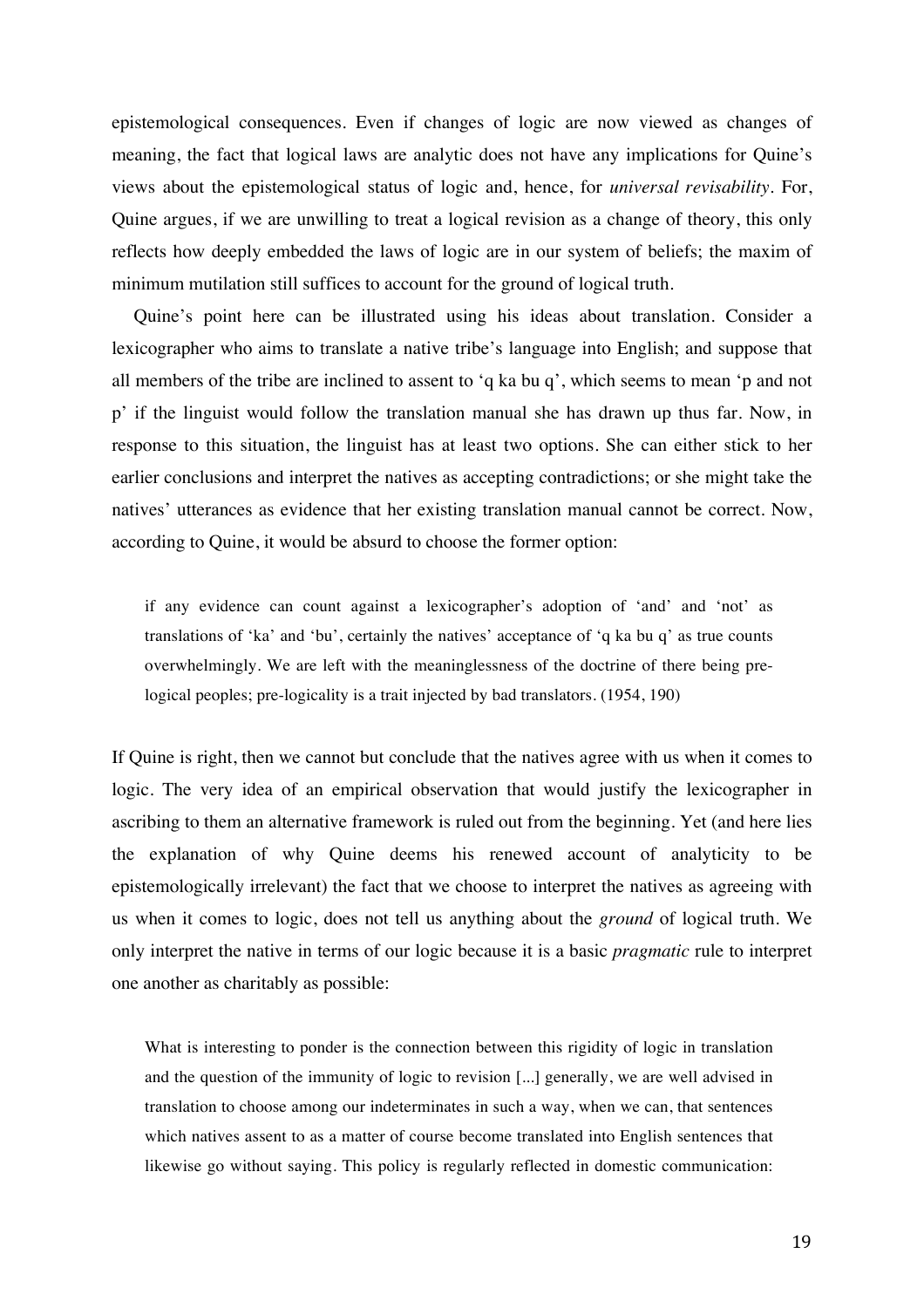when our compatriot denies something that would seem to go without saying, we are apt to decide that his idiolect of English deviates on some word [...] We see, then, how it is that 'Save logical truth' is both a convention and a wise one. And we see also that it gives logical truths no epistemological status distinct from that of any obvious truths of a socalled factual kind. $34$  (1968, 317-8)

Confronted with the objection that his ideas about the relation between logic and translation appear to be in conflict with *universal revisability*, therefore, Quine responds by showing that the two theses can be easily combined. His views concerning the interpretation of deviant logicians (both domestic and abroad) are not intended to express anything fundamental about the epistemological status of logic. Rather, Quine only intends to show that translation practices are constrained by the principle of charity, a principle closely related to the maxim of minimum mutilation in theory revision; in updating our theories and in making sense of one another we are inclined to 'save the obvious', nothing more, nothing less. Obviousness is not a trait that is exclusive to logic, nor does the fact that a truth is obvious imply that it cannot be revised: "Obviousness resists change but does not preclude it" (1990b, 36).<sup>35</sup>

# **7. Maximal inclusion**

 

Let me briefly recap the main conclusions of our discussion thus far. I have shown that Quine's evidential holism is a thesis about the relation between theory and evidence as described by PT and FT and that his ideas about the *scope* of evidential holism ought to be

<sup>34</sup> See also Quine (1990b, 36): "Is change of logic a change of language, or is it a change of substantive theory on a par with changes in physics [...] I have seemed to oscillate between those positions. But are they really two positions? If someone persists in a simple logical falsehood, we do indeed conclude that he has mislearned our language or is tampering with it. But this is equally the way with any obvious falsehood, logical or not".

<sup>&</sup>lt;sup>35</sup> In response to the above sketched dilemma of Arnold and Shapiro, we can thus say that the 'logicfriendly Quine' and the 'radical Quine' are perfectly compatible. Their description of these 'two Quines' ought to be adapted however. For although the logic-friendly Quine argues that logic is analytic, he does not believe that it is "analytic in the traditional sense", nor does he believe that logical truths "are knowable a priori" or that they are "incorrigible, and so immune from revisions". Conversely, the radical version of Quine *does* "exempt logic from the attack on analyticity".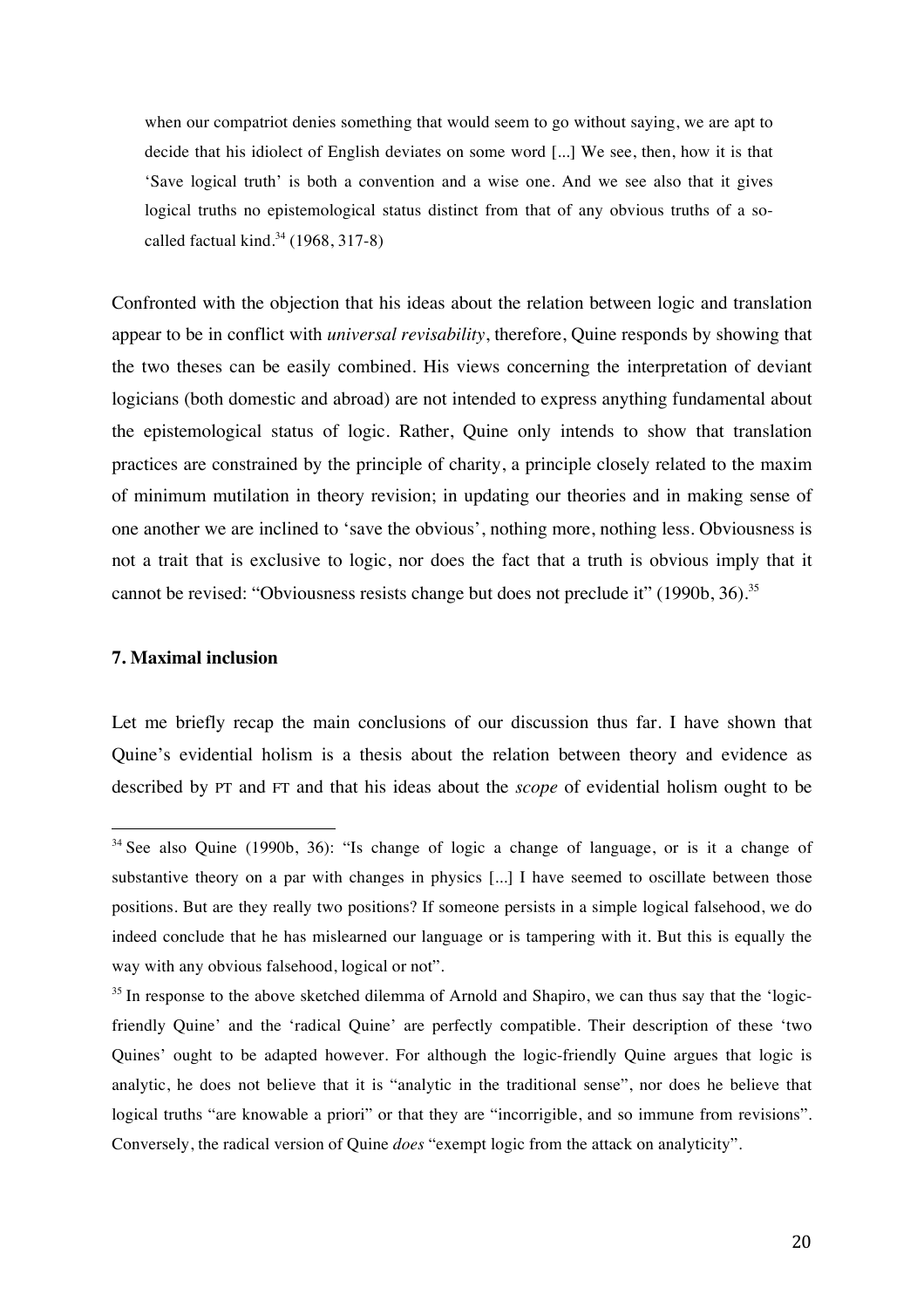divided into three sub-theses: *maximal inclusion*, *universal revisability*, and *maximal integration*. I have argued that although Quine seems to have changed his mind about the latter two claims—revising his ideas about analyticity and admitting that science is compartmentalized in practice—these modifications have not affected his commitment to either *universal revisability* or *maximal integration*. Quine still maintains that "that logic is integral to our system of the world and accessible to change in the same way as the rest*"*  (1990b, 36) as well as that the compartmentalization of science is "a matter of practice rather than principle" (1986d, 620).

Now, let me finally turn to *maximal inclusion,* the strongest type of wide-scoped holism Quine defends in "Two Dogmas". *Prima facie*, it seems obvious that Quine *has* changed his mind about this issue. Consider, for example, the following passages:

Looking back on ["Two Dogmas"], one thing I regret is my needlessly strong statement of holism [...] In later writings I have invoked not the whole of science but chunks of it, clusters of sentences just inclusive enough to have critical semantic mass. By this I mean a cluster sufficient to imply an observable effect of an observable experimental condition. (1991, 393)

When we look thus to a whole theory or system of sentences as the vehicle of empirical meaning, how inclusive should we take this system to be? […] modest chunks suffice, and so may be ascribed their independent empirical meaning. (1975a, 71)

I see science as a considerably integrated system of the world […] But we can appreciate this degree of integration and still appreciate how unrealistic it would be to extend a Duhemian holism to the whole of science, taking all science as the unit that is responsible to observation. (1975b, 229-30)

In all these passages Quine is discussing *maximal inclusion*; and in all these passages Quine seems to retract his 'Two Dogmas' claim that 'the unit of empirical significance is the whole of science'. Rather than claiming that science as a whole is falsified whenever an observation categorical turns out to be incorrect, Quine now seems to maintain that science is not *maximally* inclusive; chunks of theory suffice to imply observation categoricals and, as a result, only chunks of theory are falsified whenever these predictions turn out to be false (in what follows, I will call this adapted thesis *moderate inclusion*).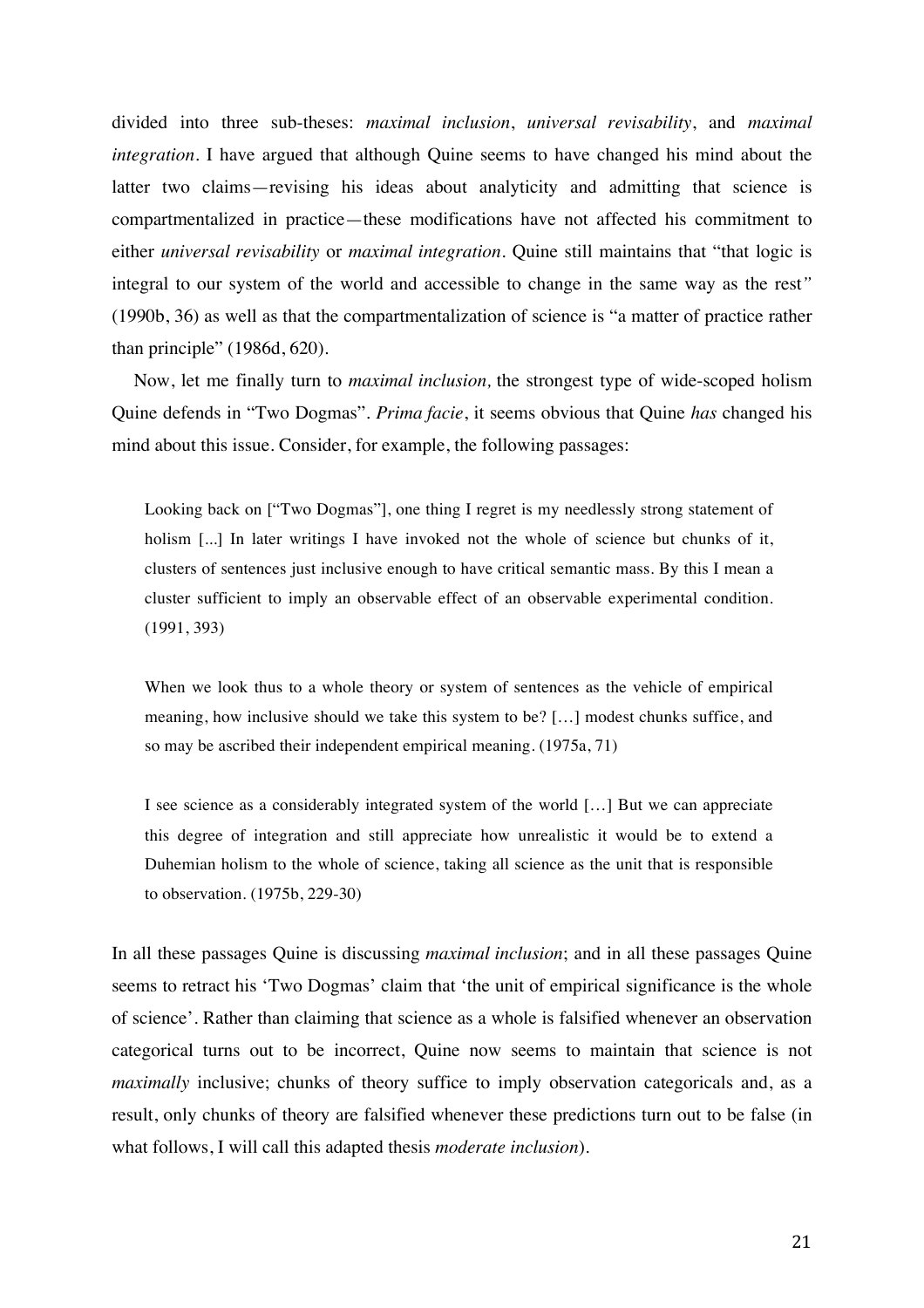Yet, Quine did *not* change his mind about *maximal inclusion*. Rather, as I will argue in this last section, Quine believes that *maximal inclusion* is a strictly true but ultimately uninteresting thesis. That is, I will argue that although Quine does not believe *maximal inclusion* to be false, he does want to shift the focus towards the aspects of holism that he thinks *are* important.

As a start, let us consider how the above three passages continue:

Looking back on ["Two Dogmas"], one thing I regret is my needlessly strong statement of holism. 'The unit of empirical significance is the whole of science' [...] *This is true enough in a legalistic sort of way, but it diverts attention from what is more to the point: the varying degrees of proximity to observation*. (1991, 393)

When we look thus to a whole theory or system of sentences as the vehicle of empirical meaning, how inclusive should we take this system to be? […] *It is an uninteresting legalism* [...] *to think of our scientific system of the world as involved en bloc in every prediction*. (1975a, 71)

we can […] appreciate this degree of integration and still appreciate how unrealistic it would be to extend a Duhemian holism to the whole of science […] *Little is gained by saying that the unit is in principle the whole of science, however defensible this claim may be in a legalistic way*. (1975b, 230).

In all three instances, Quine does not reject *maximal inclusion* because it is false, but because it is somehow unimportant: he claims that 'it diverts attention from what is more to the point', that it is 'uninteresting' and that 'little is gained' in advancing the thesis. Furthermore, instead of claiming that *maximal inclusion* is false, in all three passages Quine claims that the thesis is true (or at least defensible) 'legalistically'.36 Quine's point is the same as the one we have encountered on a few occasions above: although *in practice* relatively small chunks of theory are inclusive enough to imply an observation categorical, *logically* science as a whole is involved. After all, even if one deduces an observation categorical from a small chunk of

<sup>36</sup> See also, Quine's (1986d, 427): "I see extreme holism itself as 'pure legalism'"; (1970, 5): "Legalistically, one could claim that evidence counts always for or against the total system, however loose-knit, of science"; and (1986e, 620): "Holism at its most extreme holds that science faces the tribunal of experience […] as a corporate body […] Legalistically this again is defensible".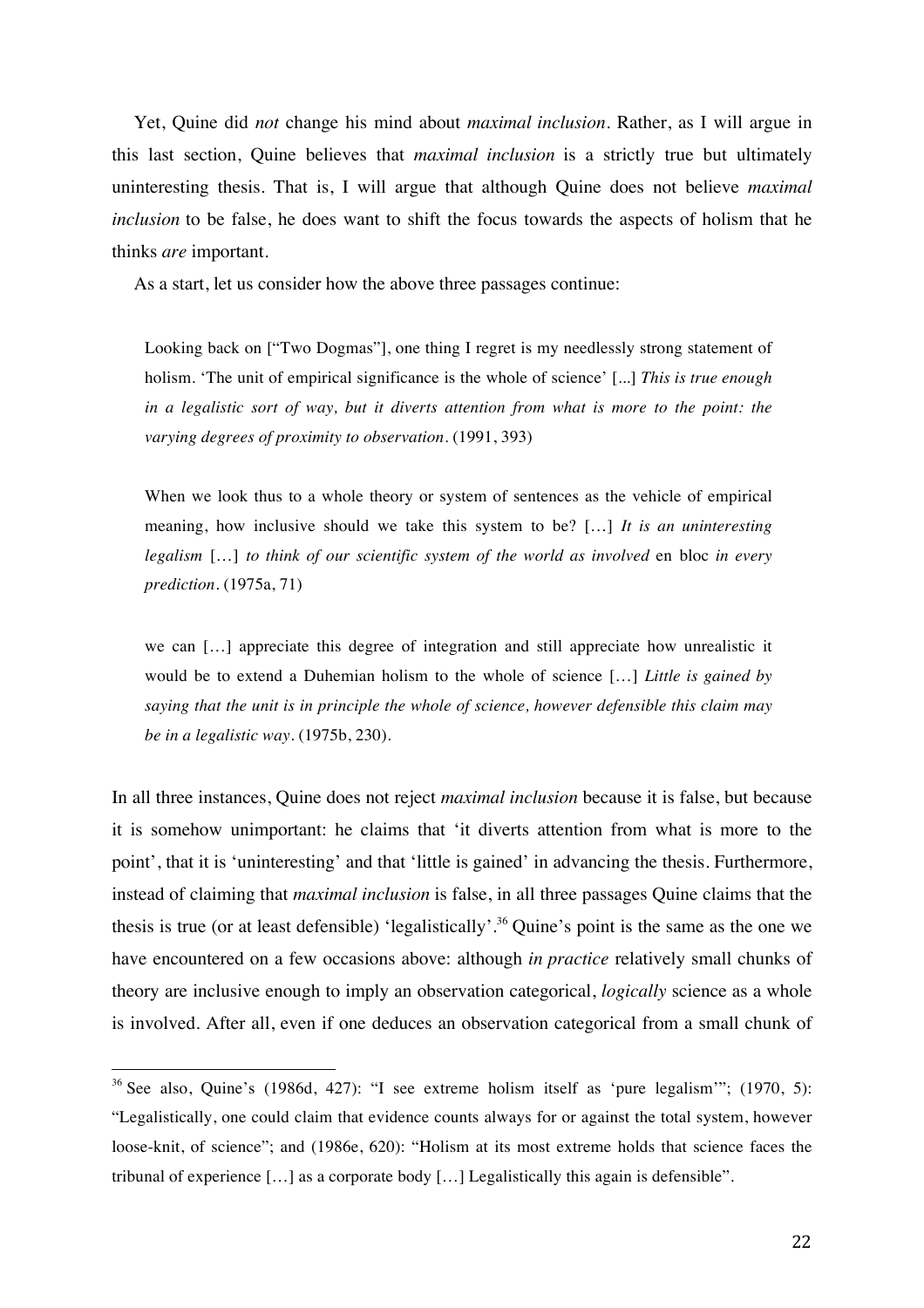theory, one could still decide to save the sentences in the chunk when the categorical turns out to be false; for example by revising the logic that is shared by all the chunks or by revising the rules of one's language. In this respect, Quine's claim that *maximal inclusion* is an 'uninteresting legalism' is on a par with his earlier claim that he agrees with Grünbaum that FT is 'a thoroughly unenlightening truism'. In other words, although relatively small chunks of theory will imply observation categoricals *given* a certain language and a certain logic, Quine's believes it to be legalistically true that only science as a whole implies observation categoricals when one takes into account the scientist's freedom to revise her logic and/or her language in the light of adverse experience. And although it is trivially true that one can revise anything whatsoever if one is willing to modify the rules of one's language, this is exactly why Quine believes *maximal inclusion* to be 'true in a legalistic sort of way'.<sup>37</sup>

So Quine does not believe *maximal inclusion* to be false. A question that remains to be answered, however, is why he so strongly emphasizes *moderate inclusion* (his chunk-view) in later work. I believe that Quine backs away from *maximal inclusion* in later stages of his career, because it is only then that he starts to realize that *maximal inclusion* does not do any epistemological work in his philosophy. Rather, Quine realizes, *universal revisability* and *moderate inclusion* suffice.

To see this, consider the two dogmas Quine wants to dismiss in "Two Dogmas of Empiricism". The first dogma Quine aims to reject is the analytic-synthetic distinction. In section 6 of his paper, Quine argues for the conditional claim that *if* his holistic picture of inquiry is correct, "it becomes folly to seek a boundary between synthetic statements, which hold contingently on experience, and analytic statements which hold come what may". This is folly, according to Quine, because on the holistic picture "[a]ny statement can be held true come what may" and, conversely, "no statement is immune to revision" (1951, 43). Now, for Quine's argument here to be valid, he does not require *maximal inclusion*; his more modest 'chunk-view' is sufficient to establish that one can hold any statement true come what may. After all, if a relatively small chunk of theoretical sentences is always involved in implying an observation categorical, one has the logical freedom to decide never to revise a particular

 $37$  Note that Quine has not changed his mind about this issue either. For not only had Quine already admitted to Grünbaum that FT is a 'thoroughly unenlightening truism', also in the first edition of *Methods of Logic* (1950), Quine already recognizes that some radical revisions can be better treated as changes of language, as we have seen in footnote 17.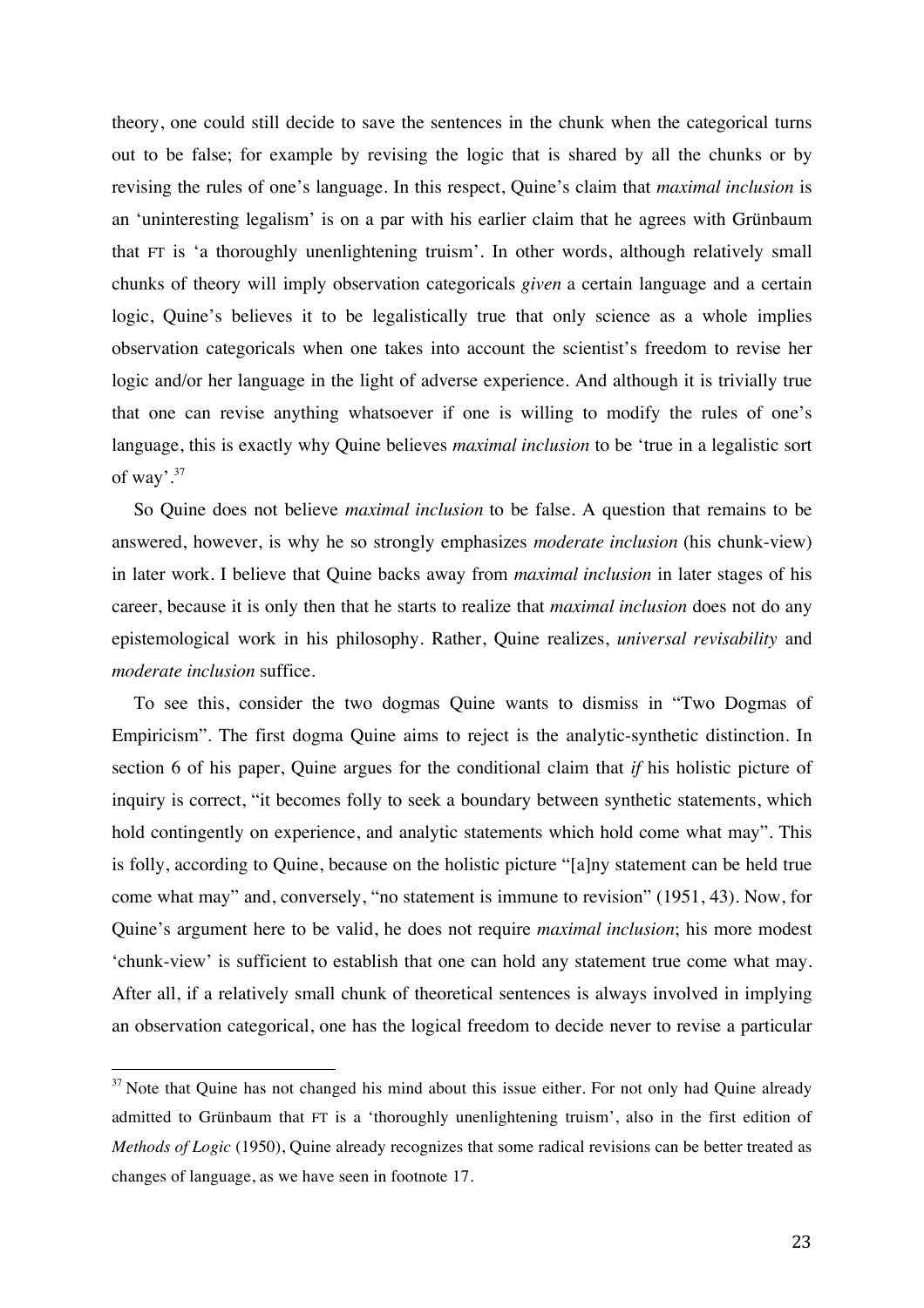hypothesis; there will always be at least some auxiliary hypotheses that can be blamed whenever a prediction turns out to be false. Quine *does* need *universal revisability*, however, if he wants to maintain that 'no statement is immune revision'. For if Quine would moderate his view about revisability, he could obviously not maintain that any statement is revisable in principle.

Quine in sum, only needs *universal revisability* and *moderate inclusion* in his argument against the analytic-synthetic distinction.<sup>38</sup> A different way to make the same point is to ask why the analytic-synthetic distinction was so important to Carnap and the logical positivists. As Quine views the matter, Carnap required the analytic-synthetic distinction in order to be able to solve an age-old problem for empiricism, namely the problem of how to explain our logical and mathematical knowledge. In arguing that our logical laws and mathematical statements are analytic, the positivists could maintain that these statements are meaningful while remaining faithful to the empiricists' core idea that all our knowledge about the world originates in sense experience. After all, if logical and mathematical statements are true in virtue of meaning, then they do not claim anything about the world.<sup>39</sup>

Now, according to Quine, Carnap's need for an analytic-synthetic distinction is caused by the second dogma, 'radical reductionism'.<sup>40</sup> For if all synthetic statements can be tested in isolation, there will be statements, i.e. our mathematical and logical statements, that are never tested and hence statements which are meaningless from a strictly empiricist point of view. Yet when we give up on the second dogma (and embrace holism), we can explain why our logical and mathematical statements are meaningful without appealing to the notion of analyticity; they are meaningful because they play an important role in squaring theory with evidence.<sup>41</sup>

<sup>&</sup>lt;sup>38</sup> This remains true when he slightly changes his views about analyticity in the 1970s (see section 6), because Quine, in these later stages of his career, still aims to undermine epistemologically inflated versions of the analytic-synthetic distinction. See Hylton (2002).

 $39$  See Quine (1988, 26): "How, Carnap asked, can mathematics be meaningful despite lacking empirical context? His answer was that mathematics is analytic".

<sup>40</sup> Quine's interpretation here is dubious, as Carnap seems to reject radical reductionism in his *The Logical Syntax of Language* (1934, 318). I will limit myself here to Quine's interpretation, however, acknowledging that this reading might not do justice to the historical Carnap.

<sup>&</sup>lt;sup>41</sup> See Quine (1986a, 206-7): "the second dogma creates a need for analyticity as a key notion of epistemology, and [...] the need lapses when we heed Duhem and set the second dogma aside. For given the second dogma, analyticity is needed to account for the meaningfulness of logical and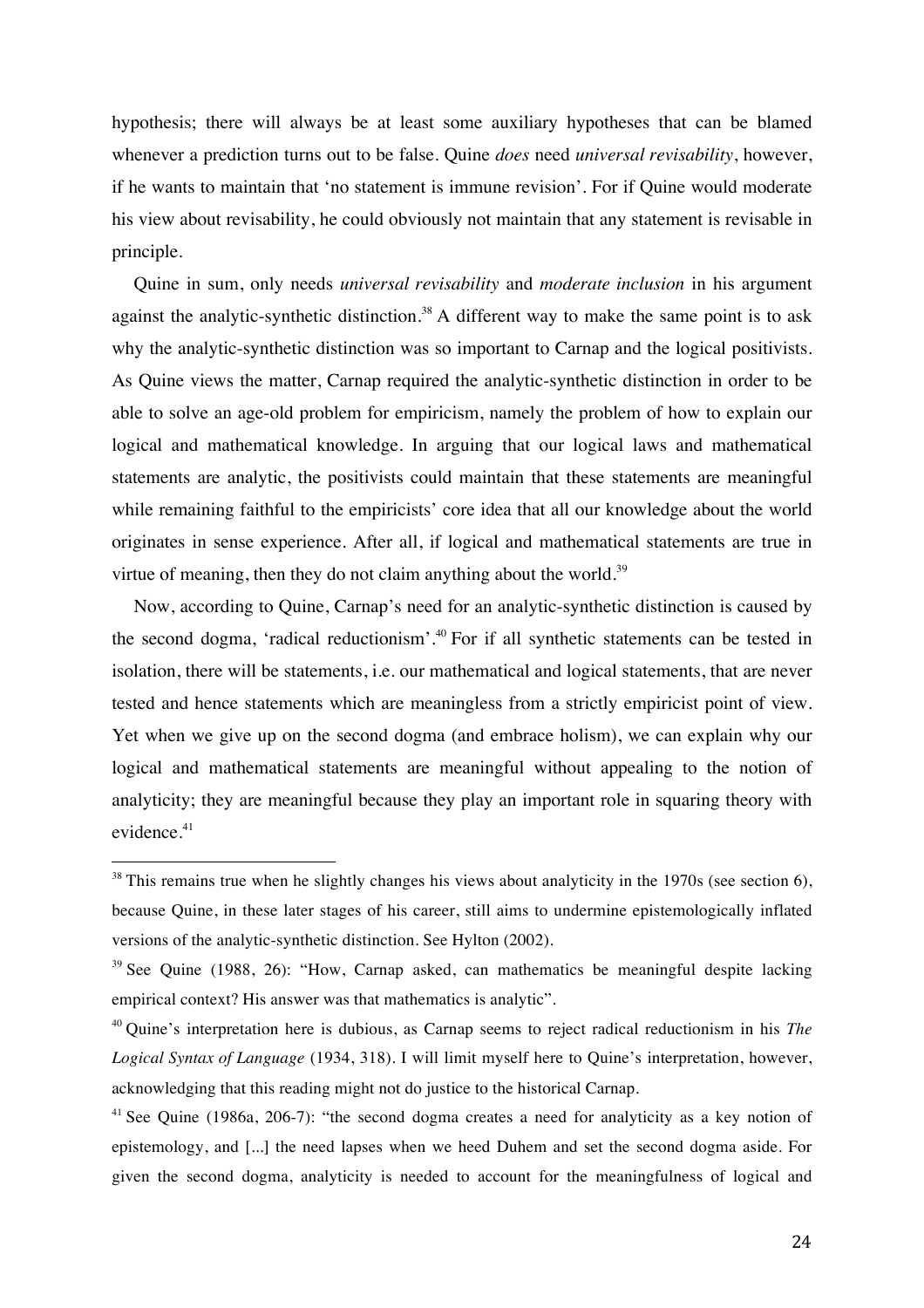Now, when we ask the question what types of holism Quine needs in order to dismiss the second dogma, again the answer is that *maximal inclusion* is not required. After all, in order to show that mathematical and logical truths play an important role in squaring theory with evidence, Quine does not need to maintain that they are involved in implying each and every observation categorical. If they are involved in implying at least a few categoricals, and hence are revisable in principle, he can legitimately claim that we do not require analyticity in the Carnapian sense in order to justify our logical and mathematical knowledge.<sup>42</sup>

Although Quine believes *maximal inclusion* to be true legalistically, in other words, he has no reason to advance the thesis as such. Both dogmas Quine wants reject turn out to be false if weaker versions of his wide-scoped holism—viz. *moderate inclusion* and *universal revisability*—are true. Just as Quine has never changed his mind about *maximal integration*  (section 5) and *universal revisability* (section 6), in sum, he has never changed his mind about *maximal inclusion*; he just literally believes it to be 'needlessly strong'.

### **Acknowledgments**

I would like to thank Gary Ebbs, Hans-Johann Glock, Lieven Decock, Jeanne Peijnenburg, and Allard Tamminga for their valuable comments on earlier drafts of this paper. This research is funded by the Netherlands Organization for Scientific Research (NWO), Grant 322- 20-001.

### **References**

- Ariew, R. (1984). The Duhem Thesis. *British Journal for the Philosophy of Science*, 35(4):313–325.
- Arnold, J. and Shapiro, S. (2007). Where in the (World Wide) Web of Belief is the Law of Noncontradiction. *Noûs*, 41(2):276–297.

<u> 1989 - Andrea San Andrea San Andrea San Andrea San Andrea San Andrea San Andrea San Andrea San Andrea San An</u>

Becker, K. (2001). Understanding Quine's Famous 'Statement'. *Erkenntnis*, 55(1):73–84.

mathematical truths, which are clearly devoid of empirical content. But when we drop the second dogma and see logic and mathematics rather as meshing with physics and other sciences for the joint implication of observable consequence, the question of limiting empirical content to some sentences at the expense of others no longer arises". See also Quine's unpublished manuscript entitled "Afterthoughts", in which he calls the second dogma "the real villain of the piece" (1987, 10, my transcription).

<sup>42</sup> See Quine (1988, 27): "Once we appreciate holism, *even moderate holism*, the notion of analyticity ceases to be vital to epistemology".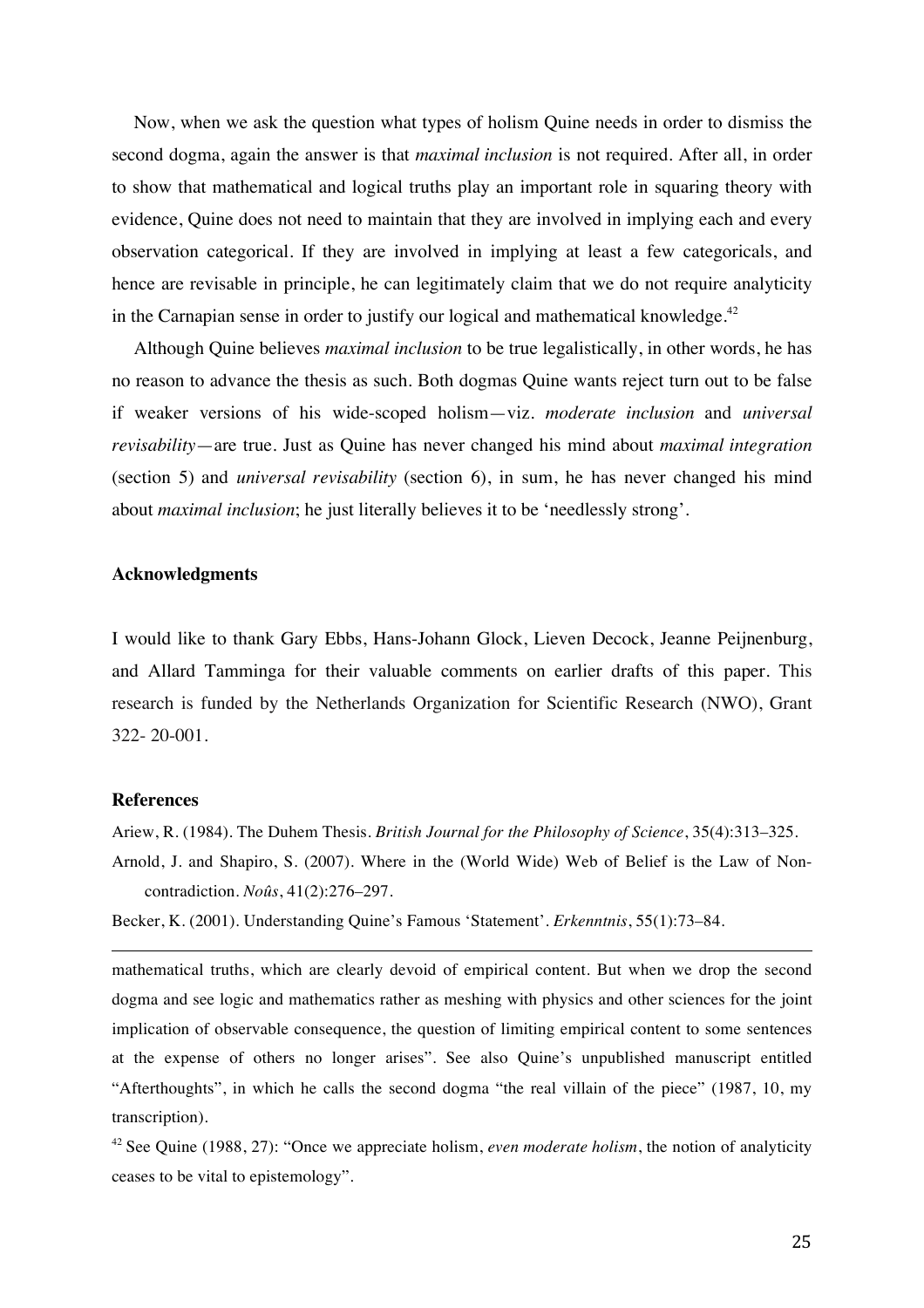- Burgess, J. (2004). Quine, Analyticity and Philosophy of Mathematics. *The Philosophical Quarterly*, 54(214):38–55.
- Carnap, R. (1934). *Logische Syntax der Sprache*. Translated by A. Smeaton (1937). *The Logical Syntax of Language*. Routledge & Kegan Paul, Trench, Trubner & Co., London.
- Darling, K. M. (2002). The Complete Duhemian Underdetermination Argument: Scientific Language and Practice. *Studies in the History and Philosophy of Science Part A*, 33(3):511-533.
- Decock, L. (2002). A Lakatosian Approach to the Quine-Maddy Debate. *Logique et Analyse*, 45(179- 180):249-268.
- Dieterle, J. M. (1999). Mathematical, Astrological, and Theological Naturalism. *Philosophia Mathematica*, 7(2):129–135.
- Duhem, P. (1914). *La Théorie physique: son objet, sa structure*. Marcel Rivière & Cie., Paris. Translated by P. P. Weiner (1954). *The Aim and Structure of Physical Theory*. Renewed Edition (1982). Princeton University Press, Princeton, NJ.
- Fairweather, A. (2012). The Epistemic Value of Good Sense. *Studies in the History and Philosophy of Science Part A*, 43(1):139-146.
- Fodor, J. and Lepore, E. (1992). *Holism: A Shopper's Guide.* Reprinted with corrections (1993). Blackwell, Oxford.
- Fogelin, R. J. (2004). Aspects of Quine's Naturalized Epistemology. In Gibson, R. F. ed. *The Cambridge Companion to Quine*, pp. 19-46. Cambridge University Press, Cambridge, MA.
- Giannoni, C. (1967). Quine, Grünbaum, and the Duhemian Thesis. In Harding (1976), pp. 162- 175.
- Gibson, R. F. (1987). Quine on Naturalism and Epistemology. *Erkenntnis*, 27(1):57–78.
- ⎯⎯⎯ (1988). *Enlightened Empiricism: An Examination of W. V. Quine's Theory of Knowledge*. University of South Florida Press, Tampa.
- Glymour, C. (1975). Relevant Evidence. *The Journal of Philosophy*, 72(14):403–426.
- Grünbaum, A. (1962). The Falsifiability of Theories: Total or Partial? A Contemporary Evaluation of the Duhem-Quine Thesis. *Synthese*, 14(1):17–34.
- Haack, S. (1977). Analyticity and Logical Truth in *The Roots of Reference*. *Theoria*, 43(2):129–143.
- Hahn, L. and Schilpp, P., eds. (1986). *The Philosophy of W. V. Quine.* The Library of Living Philosophers. Volume XVIII. Expanded edition (1998). Open Court, La Salle, Ill.
- Hale, B. (1999). Review: *Naturalism in Mathematics* by Penelope Maddy. *The Journal of Symbolic Logic*, 64(1):394–396.
- Harding, S., ed. (1976). *Can Theories Be Refuted? Essays on the Duhem-Quine Thesis*. Reidel Publishing Company, Dordrecht.
- Hylton, P. (2002). Analyticity and Holism in Quine's Thought. *The Harvard Review of Philosophy*, 10(1):11–26.
- Ivanova, M. (2010). Pierre Duhem's Good Sense as a Guide to Theory Choice. *Studies in the History*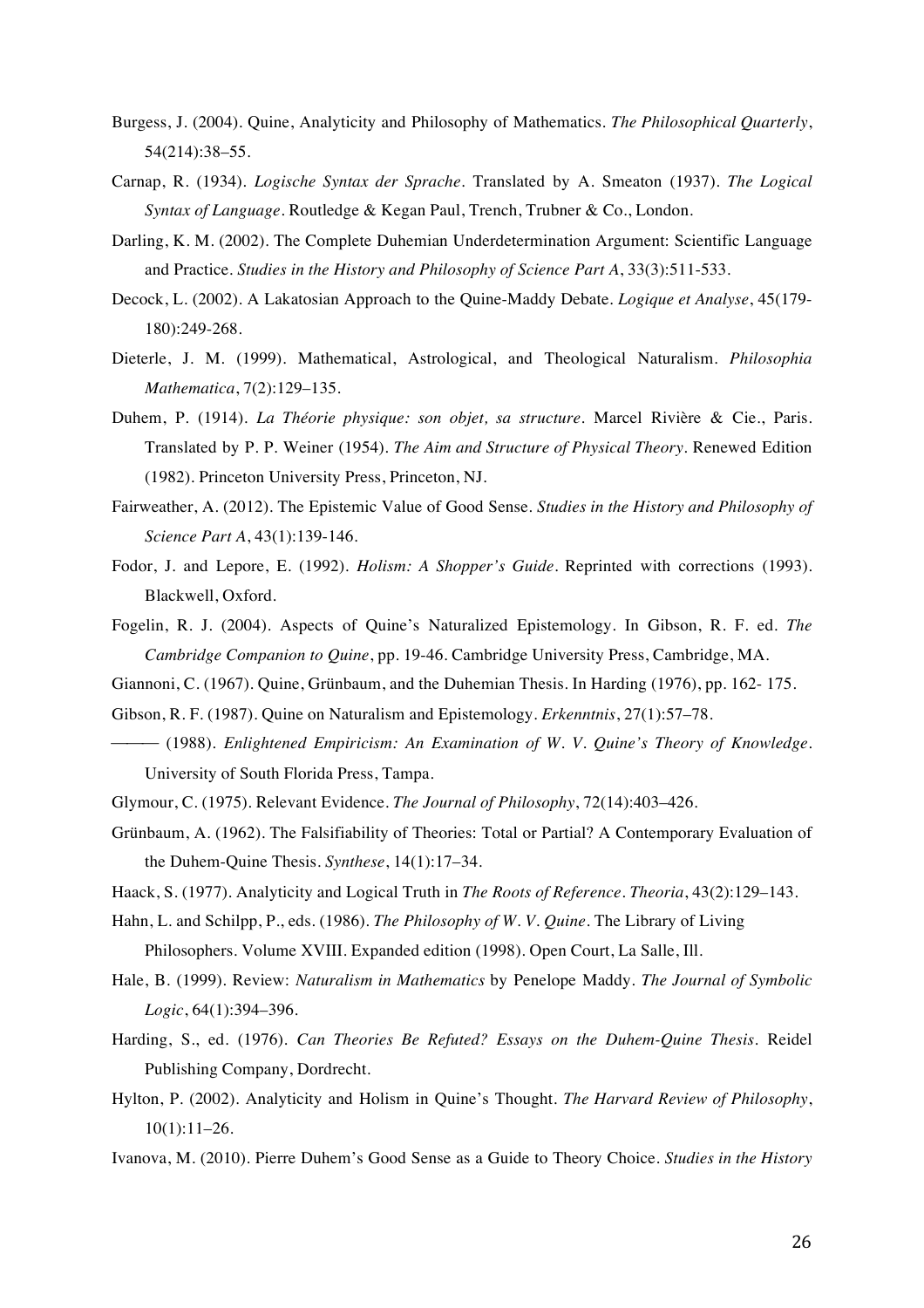*and Philosophy of Science Part A*, 41(1):58-64.

- Laudan, L. (1965). Grünbaum on 'The Duhemian Argument'. In Harding (1976), pp. 155-161.
- Loeffler, R. (2005). Intertheoretical Identity and Ontological Reductions. *Erkenntnis*, 62(2):157-187.
- Maddy, P. (1997). *Naturalism in Mathematics*. Oxford University Press, Oxford.
- $\frac{1}{2005}$ . Three Forms of Naturalism. In Shapiro (2005), pp. 437-459.
- Massey, G. J. (2011). Quine and Duhem on Holistic Hypothesis Testing. *American Philosophical Quarterly*, 48(3):239-266.
- Morrison, J. (2010). Just How Controversial is Evidential Holism? *Synthese*, 173(3):335–352.
- Parent, T. (2008). Quine and Logical Truth. *Erkenntnis*, 68(1):103–112.
- Paseau, A. (2013). Naturalism in the Philosophy of Mathematics. In Zalta, E., ed. *The Stanford Encyclopedia of Philosophy* (Spring 2013 Edition). http://plato.stanford.edu/ archives/sum2013/entries/naturalism-mathematics/ (last accessed: May 2016).
- Popper, K. R. (1963). *Conjectures and Refutations: The Growth of Scientific Knowledge*. Routledge, London.
- Putnam, H. (1962). The Analytic and the Synthetic. In Putnam (1975). *Mind, Language, and Reality*. Philosophical Papers. Volume 2, pp. 33-69. Cambridge University Press, Cambridge.
- Quine, W. V. (1950). *Methods of Logic.* First edition. Henry Holt & Company, New York.
- ⎯⎯⎯ (1951). Two Dogmas of Empiricism. In Quine (1953). *From a Logical Point of View,* pp. 20- 46. Second and Revised edition (1961). Harvard University Press, Cambridge, MA.
- ⎯⎯⎯ (1954). Carnap and Logical Truth. In Quine (1966), pp. 107-132.
- ⎯⎯⎯ (1960). *Word and Object*. The M.I.T. Press, Cambridge, MA.
- ⎯⎯⎯ (1962). A Comment on Grünbaum's Claim. Letter to Adolf Grünbaum, June 1, 1962. In Harding (1976), p. 132.
- ⎯⎯⎯ (1966). *The Ways of Paradox and Other Essays.* Random House, New York. Revised edition (1976). Harvard University Press, Cambridge, MA.
- ⎯⎯⎯ (1968). Reply to Stroud. In Davidson, D. and Hintikka, J., eds. (1969). *Words and Objections: Essays on the Work of W. V. Quine*, pp. 316-318. Reidel, Dordrecht.
- ⎯⎯⎯ (1969). Natural Kinds. In Quine (1969). *Ontological Relativity and Other Essays*, pp. 114-138. Columbia University Press, New York.
- ⎯⎯⎯ (1970). *Philosophy of Logic.* Prentice-Hall, Englewood Cliffs, NJ. Second edition (1986). Harvard University Press, Cambridge, MA.
- ⎯⎯⎯ (1973). *The Roots of Reference.* The Paul Carus Lectures. Open Court, La Salle, Ill. (1974).
- ⎯⎯⎯ (1975a). Five Milestones of Empiricism. In Quine (1981). *Theories and Things,* pp. 67-72. Harvard University Press, Cambridge, MA.
- (1975b). On Empirically Equivalent Systems of the World. In Quine (2008a), pp. 228-243.
- ⎯⎯⎯ (1975c). The Nature of Natural Knowledge. In Quine (2008a), pp. 257-270.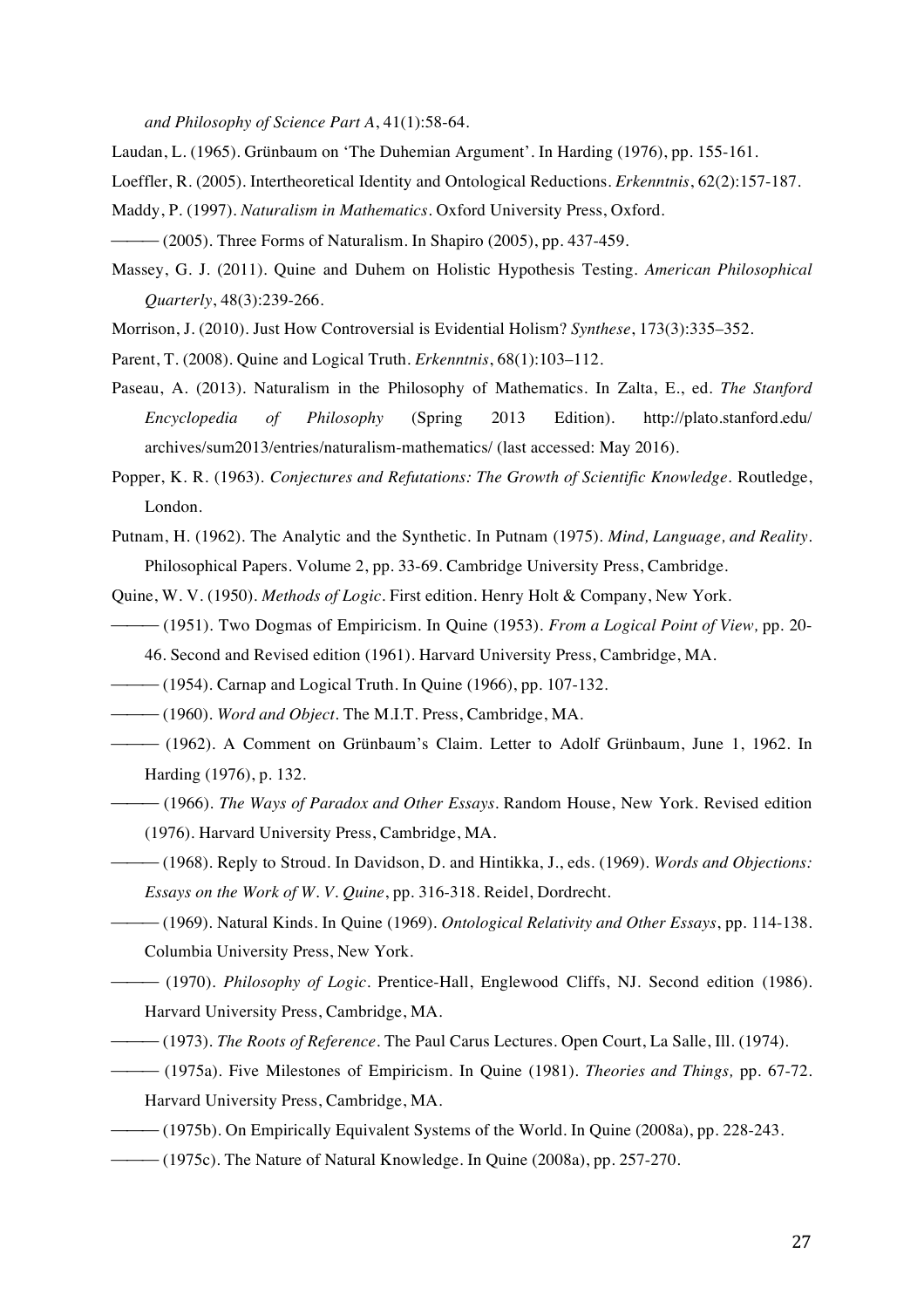- ⎯⎯⎯ (1986a). Reply to Geoffrey Hellmann. In Hahn and Schilpp (1986), pp. 206-208.
- (1986b). Reply to Robert Nozick. In Hahn and Schilpp (1986), pp. 364-367.
- $\leftarrow$  (1986c). Reply to Charles Parsons. In Hahn and Schilpp (1986), pp. 396-403.
- $-(1986d)$ . Reply to Hilary Putnam. In Hahn and Schilpp (1986), pp. 427-431.
- $-(1986e)$ . Reply to Jules Vuillemin. In Hahn and Schilpp (1986), pp. 619-622.
- ⎯⎯⎯ (1987). Afterthoughts. Unpublished Autograph Manuscript. W. V. Quine Papers (MS Am 2587): Box 108, Item 3182(3). Houghton Library, Harvard University.
- (1988). Quine Speaks His Mind. Interview by E. Pivcevic. In Quine (2008b), pp. 21-29.
- ⎯⎯⎯ (1990a). *Pursuit of Truth.* Revised edition (1992). Harvard University Press, Cambridge, MA.
- ⎯⎯⎯ (1990b). Comment on Berger. In Barrett, R. B. and Gibson, R. F. eds. *Perspectives on Quine,*  pp. 36-37. Basil Blackwell, Cambridge, MA.
- ⎯⎯⎯ (1991). Two Dogmas in Retrospect. In Quine (2008a), pp. 390-400.
- $\frac{1}{1994}$ . Truth. In Quine (2008a), pp. 420-437.
- ⎯⎯⎯ (1995a). *From Stimulus to Science*. Harvard University Press, Cambridge, MA.
- ⎯⎯⎯ (1995b). Naturalism; Or, Living within One's Means. In Quine (2008a), pp. 461-472.
- ⎯⎯⎯ (2008a). *Confessions of a Confirmed Extensionalist and Other Essays.* Edited by Føllesdal, D. and D. B. Quine. Harvard University Press, Cambridge, MA.
- ⎯⎯⎯ (2008b). *Quine in Dialogue.* Edited by Føllesdal, D. and D. B. Quine. Harvard University Press, Cambridge, MA.
- and Ullian, J. S. (1970). *The Web of Belief*. Second edition (1978). Random House, New York.
- Quinn, P. L. (1974). What Duhem Really Meant. In Cohen, R. and Wartofsky, M., eds. *Methodological and Historical Essays in the Natural and Social Sciences*. Boston Studies in the Philosophy of Science. Volume 14, pp. 33-56. Reidel, Boston.
- Rosen, G. (1999). Review: *Naturalism in Mathematics* by Penelope Maddy. *British Journal for the Philosophy of Science*, 50(3):467–474.
- Shapiro, S. (2000). The Status of Logic. In Boghossian, P. and Peacocke, C., eds. *New Essays on the A Priori*, pp. 333-366. Oxford University Press, Oxford.
	- ed. (2005). *The Oxford Handbook of Philosophy of Mathematics and Logic*. Oxford University Press, New York.
- Sober, E. (1999). Testability. *Proceedings and Addresses of the American Philosophical Association*, 73(2):47–76.
- Stump, D. J. (2007). Pierre Duhem's Virtue Epistemology. *Studies in the History and Philosophy of Science Part A*, 38(1):149-159.
- Tamminga, A and Verhaegh, S. (2013). Katz's Revisability Paradox Dissolved. *Australasian Journal of Philosophy*, 91(4):71-784.
- Tappenden, J. (2001). Recent Work in the Philosophy of Mathematics. *The Journal of Philosophy*,